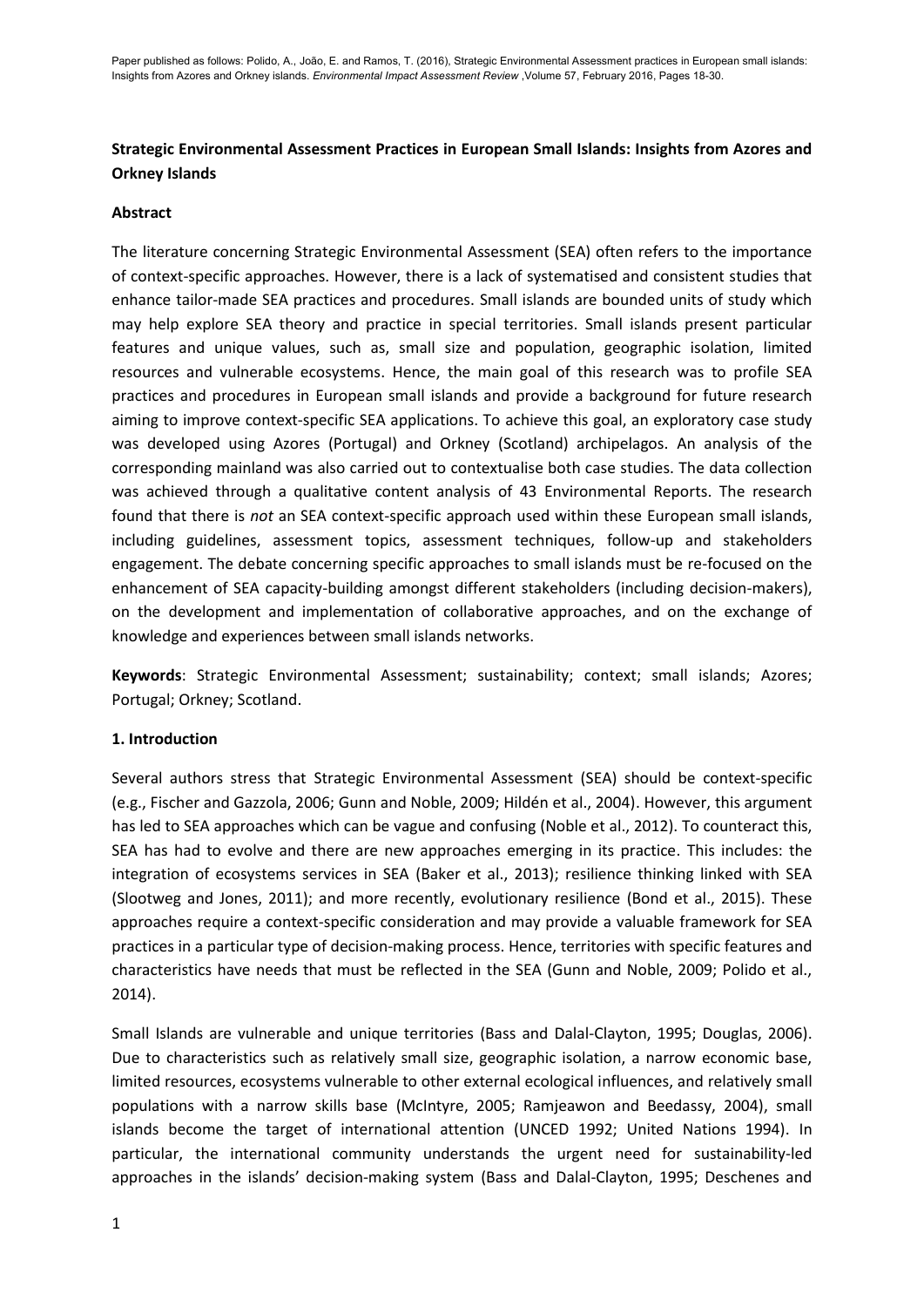Chertow, 2004). Several authors still discuss how this can be done, since sustainability may be paradoxical in these territories and demand different approaches (Bass and Dalal-Clayton, 1995; Kerr, 2005; Zubair et al., 2011). As shown by Polido et al. (2014), SEA has the potential to fill this gap since it links the three key arguments found to enhance sustainability in small islands: (a) change in decision-making paradigm, (b) good governance and community empowerment, and (c) resilience.

Additionally, small islands are living laboratories for the planet, since they are a closed and bounded system, and thus manageable units of study (Nagarajan, 2006) which can influence future discussion on SEA and sustainability. They therefore deserve increased attention from the academic community as well as from the international institutions (Bass and Dalal-Clayton, 1995; Crossley and Sprague, 2014). Even though literature and studies mainly focus on Small Islands Developing States (SIDS), as reviewed by Polido et al. (2014), Adrianto and Matsuda (2002) argue that small islands in general have common economic and environmental characteristics. Newitt (1992), also states that small islands share the same characteristics to different extents, stressing that there are three different categories of islands: (i) independent islands States, such as SIDS, (ii) islands that are an autonomous region of a mainland state, as is the case of the Azores, and (iii) islands under the rule of the mainland state, such as the Scottish islands (e.g., Orkney).

As noted by Montaño et al. (2014) the number of studies assessing SEA systems is increasing, allowing inferences about the importance of the context in SEA. The common items between the different approaches are (i) legal basis for SEA application and guidance tools; (ii) existing process and procedural framework (including stages of the SEA (e.g., screening, scoping, environmental assessment, public participation, follow-up) and assessment methodologies and components (assessment techniques and issues)); (iii) SEA review and influence to the decision-making (Chaker et al., 2006; Rachid and El Fadel, 2013; Therivel, 1993; Zhou and Sheate, 2009). These items reflect issues required by good SEA practices and depend on the type of analysis planned (Zhou and Sheate, 2009). Even though there is literature reflecting overall good practice on SEA (e.g., Abaza et al., 2004; Fischer, 2002), methodological approaches and assessment techniques (e.g., Fischer, 2007; Noble et al., 2012; OECD , 2006; Therivel, 2004; UNEP , 2009), there is also literature providing focus on specific components of the assessment, for instance, on follow-up (e.g., Fischer, 2007; Morrison-Saunders et al., 2014; Nilsson et al., 2009; Partidário and Fischer, 2004), and stakeholder engagement (e.g., Doren et al., 2013; Gauthier et al., 2011; IAIA , 2002; Ren and Shang, 2005).

Despite the above research exploring the importance of context on SEA approaches or discussing sustainability related approaches, there is a dearth of research on initiatives that offer a coherent integrated analysis of SEA and sustainability assessment in small islands (Polido et al., 2014). To help fill this research gap, the aim of this analysis was to evaluate the state of integration of the SEA practices and procedures in small islands and understand what might be improved in the SEA of these islands.

To achieve the research aim, the Azores and Orkney archipelagos were used as an exploratory case study, following the research approaches by Yin (2009). A comparative assessment with the Portuguese and Scottish mainland was carried out in order to understand the SEA national context of the archipelagos. The data collection was achieved through a qualitative content analysis, following the research approaches by Bardin (1977), Krippendorff (2003), and Mayring (2000), of 43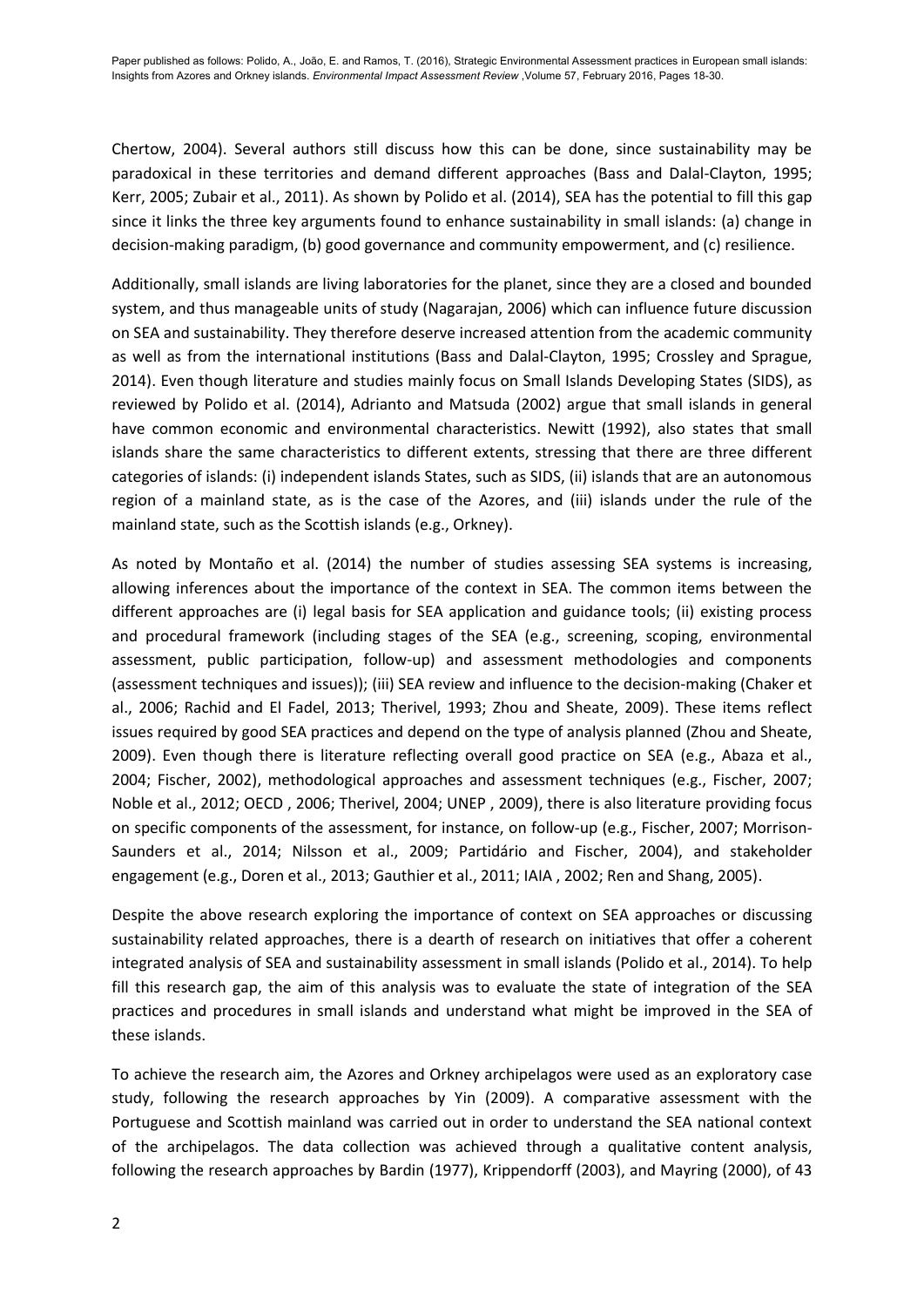Environmental Reports (ER) (viz. 7 from Azores, 14 from the Portuguese mainland, 5 from Orkney and 17 from the Scottish mainland). The qualitative content analysis criteria were developed taking into account the literature on comparative assessment of SEA systems, their practices and procedures.

The paper starts by characterising the Portuguese and Scottish SEA system, to establish the background of the research (Section 2). It then explains and justifies the research design, including the choice of the case studies (Azores and Orkney) and the development of the qualitative content analysis criteria for the data collection and analysis (Section 3). Following this, the paper presents the relevant results and findings from the empirical studies (Section 4), and a cross-case analysis adding a comprehensive integrative examination of both cases (Section 5). The final section concludes by showing possible ways to develop research and practice of SEA in small islands.

## **2. The Portuguese and Scottish SEA System**

The Portuguese and Scottish SEA systems both need to comply with the EU SEA Directive<sup>1</sup>. However, contrary to what would be expected, there are structural differences between them. In Portugal, the transposition of the EU Directive was concluded only in 2007 (three years after the implementation deadline established by the Directive) through the Decree-Law 232/2007 (national legislation) and is similar to the SEA Directive. Due to the special administrative status of the Portuguese autonomous regions of Azores and Madeira, the Decree-Law allows its adaptation through specific regional legislative procedures by the regional authorities. In 2010, the Azores adapted it through the Regional Decree-Law 30/2010/A (see Polido and Ramos, 2015).

There are two main differences between the national and regional regulations in Portugal. The Regional Decree-Law defines that a small area, in the context of Article 3 (3) of the Directive has 25 hectares (0.25 km<sup>2</sup>), and introduces the need to climate proof the plan or programme (assessment and internalization of mitigation and adaptation strategies needed due to the potential impacts of global climate change, and its effects at local and regional level, on the plan or programme).

To help with the implementation of the Regulations, the Portuguese Environmental Agency (APA) and the Portuguese Directorate-General for Spatial Planning and Urban Development (DGOTDU) developed guideline manuals outlining the SEA practice in Portugal. The APA guideline manual (Partidário, 2007) has a wide scope and was recently updated (see Partidário, 2012) and the DGOTDU guideline manual (DGOTDU, 2008) is specifically for the SEA of Local Spatial Plans (e.g.*,*  master plans; urban plans). The Azorean Regional Directorate for the Environment adopted the guidance published by APA as their SEA guidelines, indicative of the influence from outside agencies rather than the regional and local ones (Ramos et al., 2009), in these territories.

The case of Scotland is very different. Here the Government published the first SEA regulation in 2004 (Jackson and Illsley, 2007) in order to implement the Directive on time. However, the *"Scottish* 

**.** 

<sup>&</sup>lt;sup>1</sup> The nomenclature "EU SEA Directive" or simply "SEA Directive" in this research paper referrers to the Directive 2001/42/EC of the European Parliament and of the Council of 27 June 2001 on the assessment of the effects of certain plans and programmes on the environment. This Directive has been transposed by all member states of the European Union to domestic legislation (Polido et al., 2014).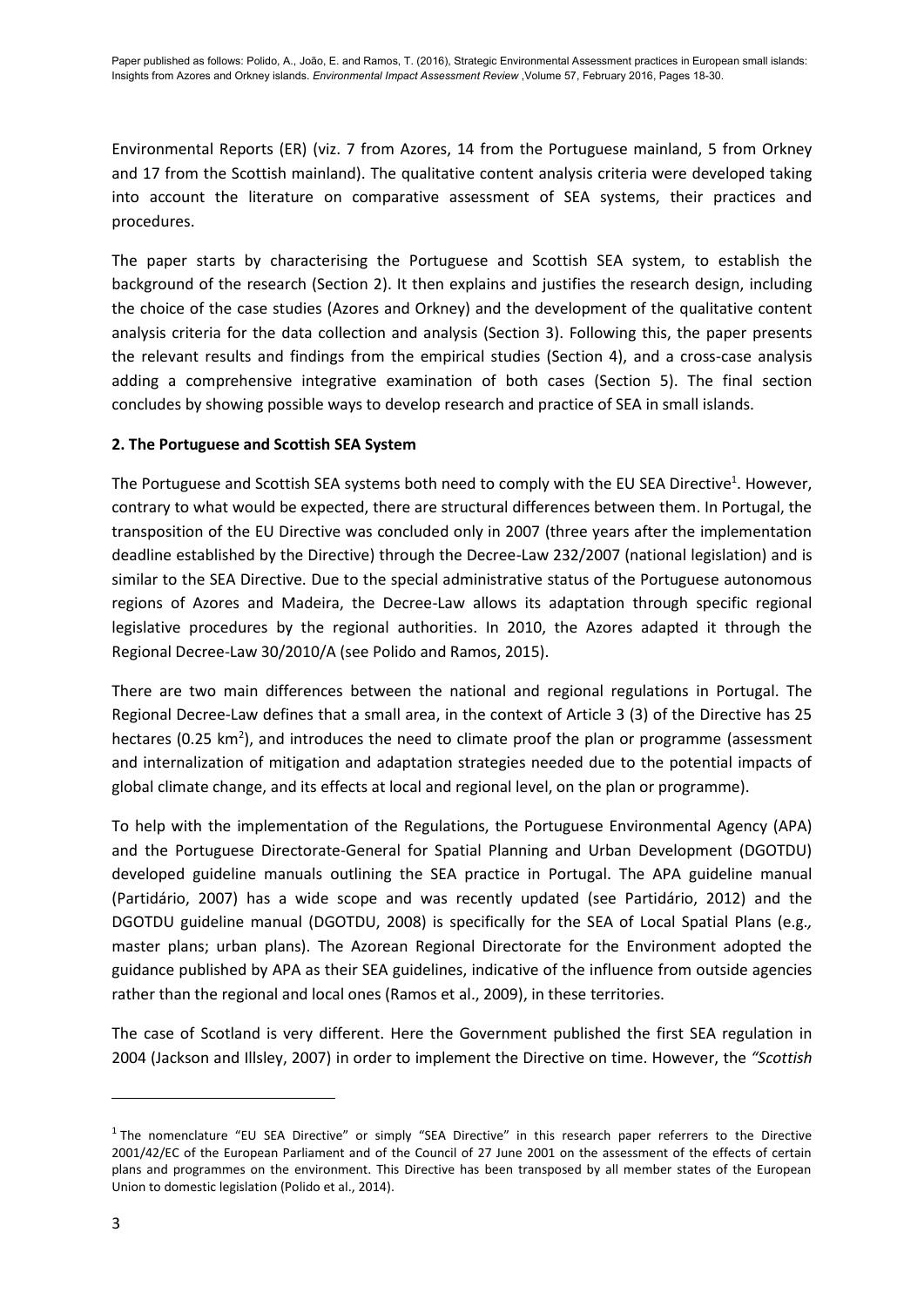*Ministers want[ed] Scotland to be a world leader in [SEA]"* (SEEG, 2004, p. 1), and so several consultations and workshops took place to deliver a broader version of the SEA (2004) regulation (McLauchlan and João, 2012). In 2006, the Environmental Assessment (Scotland) Act 2005 (SEA Act (2005)) became mandatory for all the Scottish territory without specific adaptations for different regions/islands.

By covering not only Plans and Programmes as stated in the Directive, but addressing also *Strategies*, the SEA Act (2005) goes beyond the scope of the Directive and covers almost all aspects of policy formulation in Scotland (Jackson and Dixon, 2006; Kelly et al., 2012). Also, as identified by McLauchlan and João (2012), SEA in Scotland presents a unique SEA stage - the pre-screening where the responsible authority needs to register their intention not to do an SEA that they identify as having "no" or "minimal" effect on the environment (SEA Act (2005), Part 1, 7(1)).

To provide practitioners with the tools to develop SEA, the Scottish Executive issued an SEA toolkit (Scottish Executive, 2006) with detailed guidance where the SEA process is organised and structured (Kelly et al., 2012; Noble et al., 2012; SEPA, 2011). In 2013 the SEA Toolkit was replaced by the "Strategic Environmental Assessment Guidance" (Scottish Government, 2013).

Comparing the guidelines from both SEA system process and procedural frameworks (i.e., Partidário, 2012, 2007; Scottish Executive, 2006; Scottish Government, 2013) it is clear that there are also differences between the two countries. For instance, the Portuguese guidance uses an integrated environmental issue type as assessment topic<sup>2</sup>, while the Scottish practice focus mainly on the environmental issues provided by the Directive or by the SEA objectives established.

Both types of assessment topics provide a yardstick, grounding the assessment, against which the Plan, Programme or, in the Scottish case, Strategy (PPS), integrating the different SEA stages and assessment methods and techniques used, can be assessed. The Portuguese and Scottish guidelines indicate the context-specificity of the assessment techniques, which should be adequate to the type of PPS addressed. Nonetheless, the Portuguese and Scottish guidelines mention the use of "sustainability framework and indicators" (similar to the definition by UNEP (2009)) to set the SEA context and objectives and "trend analysis", and "SWOT analysis" (similar to the definition by UNEP (2009) and Fischer (2007) respectively) for the baseline information and evolution without PPS.

However, the definition used for alternatives vary, as well as the techniques for the assessment of effects. Partidário (2012), proposes "strategic options<sup>3</sup>" instead of "alternatives", whereas in the Scottish guidelines, alternatives should follow a hierarchy (ODPM , 2005; Scottish Executive, 2006) mainly done through "impact matrices" (similar to the definition by Fischer (2007)). Also, in the case of the assessment of effects, the Portuguese guidelines suggest it should be done through "scenario

**.** 

<sup>&</sup>lt;sup>2</sup> The Portuguese guidelines use the designation "critical factor for decision-making" for the assessment topics, which is defined as *"(…) aspects that must be considered in the decision process concerning the strategy design and the implementing actions (…) and are generated out of an integrated analysis of the following elements (…): Strategic Reference Framework (SRF); Strategic issues (SI) (strategic objectives and core principles) of the object of assessment; Environmental factors (EF)"* (Partidário, 2007, p.20).

<sup>&</sup>lt;sup>3</sup> "The strategic options are policy or planning options, that help us to move from where we are to where we want to get *(…). Strategic options are optional pathways that help us reach our intended long-term objectives, associated with our vision."* (Partidário, 2012, p. 38, p. 38).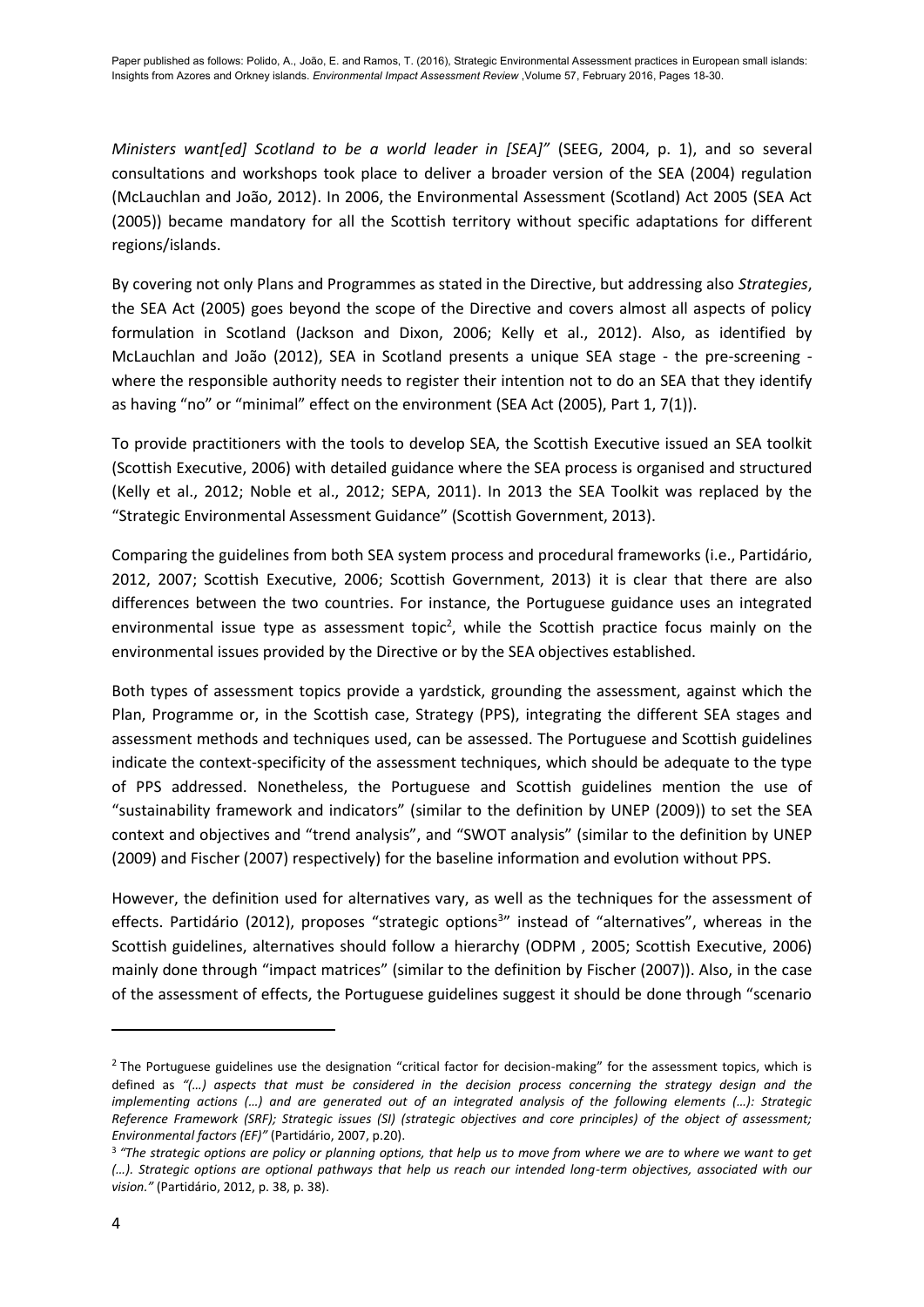analysis", "stakeholder involvement", and the "assessment of opportunities and risks", while in the Scottish guidelines, a different combination of methods could be used, depending on the types of objectives and alternatives, e.g., "matrix based approaches and scoring systems", "mapping and spatial analysis", "criteria based checklists", and "environmental topics based approach".

After the assessment is done, and the PPS is implemented, it is necessary to monitor the actual effects on the environment as well as to identify unforeseen adverse effects. Monitoring is mandatory but regulations fail to provide insights on how this can be done. However, it is important to anticipate and plan how the follow-up will be achieved during the environmental report phase. The Portuguese and Scottish guidelines go beyond regulation providing good practices for SEA follow-up. For instance, the Portuguese guide makes reference to three types of follow-up: performance, conformance, and uncertainty (as defined by Partidário and Fischer (2004)), and use as techniques, indicators (similar to the definition by Fischer (2007)) and stakeholder engagement, while the Scottish guides focus on performance, uncertainty and dissemination, using mainly indicators as techniques for monitoring.

Stakeholder engagement is a key issue in SEA, which should occur in the early stages of the process and include everyone with an interest, or is affected by the PPS (Abaza et al., 2004). The SEA Directive clearly states that to have a more transparent decision-making, and a comprehensive and reliable assessment it is necessary to consult authorities with relevant environmental responsibilities, and the public. It also states that the Member States need to appoint these authorities. However, the techniques used for stakeholder engagement are to be determined by the Member States.

To address these issues, the Portuguese Decree-Law presents an illustrative list of entities with specific environmental responsibilities (e.g. Portuguese Environmental Protection Agency, Portuguese Institute for Nature Conservation and Forests, regional coordination and development commissions, health authorities, municipalities), while the Scottish SEA Act clearly identifies as the consultation authorities, Scottish Ministers (Historic Scotland)<sup>4</sup> (SPCB, 2005), Scottish Environment Protection Agency, and Scottish Natural Heritage.

According to the SEA Directive, it is mandatory to consult the authorities in the scoping phase as well as in the environmental report phase. The public is only called on to participate in the environmental report phase, even though the Directive states that the public should be *"given an early and effective opportunity (…) to express their opinions"* (Directive 2001/42/EC, article 6 (2)). Nonetheless, both the Portuguese and Scottish guidelines make reference to the appropriateness of involving other stakeholders, in addition to the authorities named in the legislation, from the scoping stage onwards.

As for techniques to engage stakeholders, neither set of regulations recommend what techniques to use. However, the guidelines provide strategies for the engagement during the early stages, for instance, workshops, social networks or citizen panels. Additionally, the Portuguese guidelines make

 $\overline{a}$ 

<sup>4</sup> Due to Historic Environment Scotland Act 2014 and secondary legislation, from 1 October 2015, Historic Scotland will be replaced by Historic Environment Scotland as a Consultation Authority (Scottish Government/Environmental Assessment Team et al., 2015).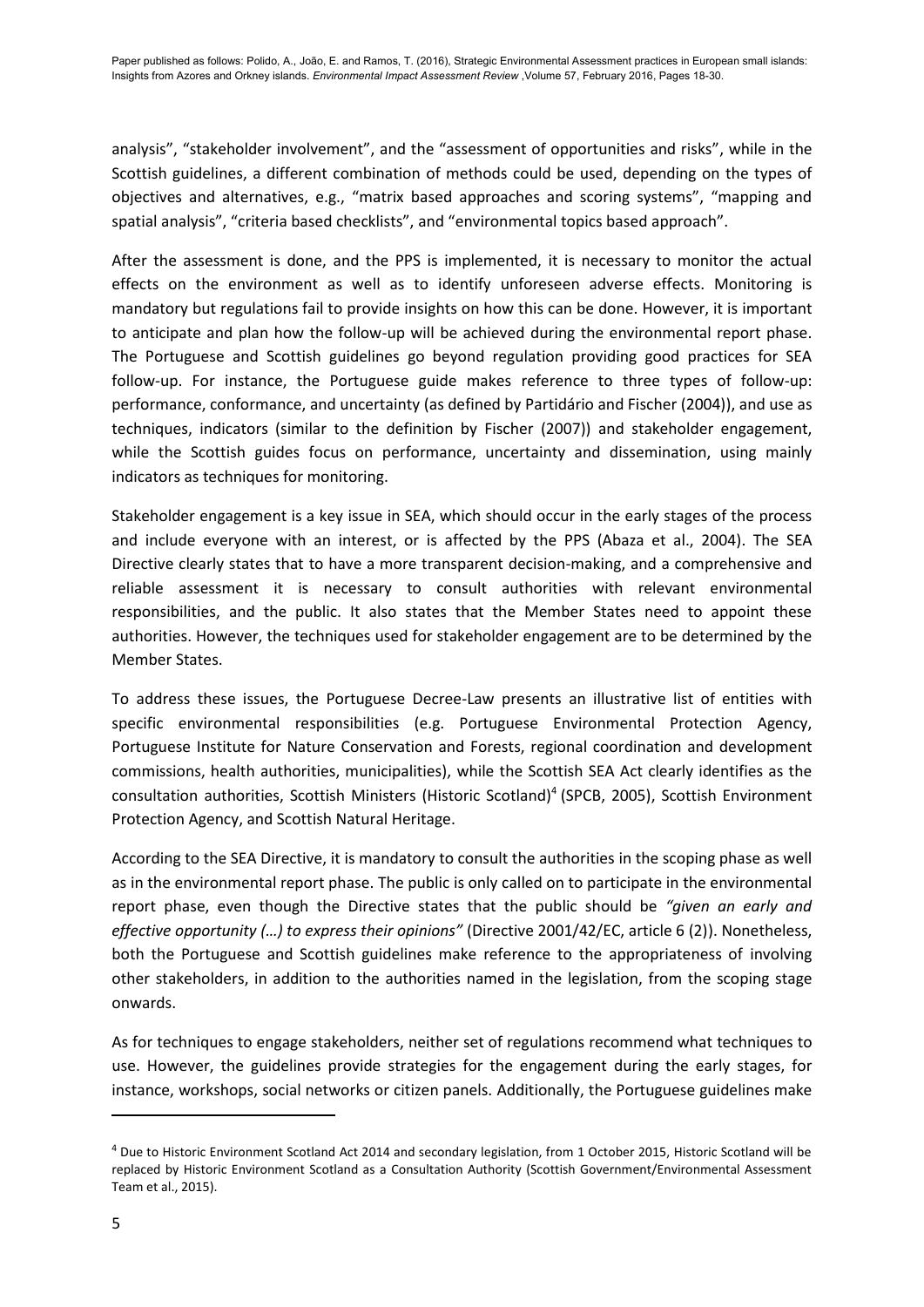reference to a "governance framework"<sup>5</sup> as part of the SEA process. The framework should be used to identify different stakeholders, establish relations between them, and their responsibilities with respect to the SEA process.

Aligned with stakeholder engagement is keeping the public and other entities informed, being a major concern within the EU SEA Directive. However, in the Portuguese case, the availability of information is dispersed among APA webpages for different sectors and other governmental agencies. In the case of the Azores, the information is spread among different sections within the Regional Directorate of the Environment website. Additionally, there is also a low representation of Environmental Reports available in APA, compared to the number which were supposed to be available, and there is no reliable way to know how many SEAs were developed in Portugal (Partidário et al., 2010).

The Scottish Government made provisions in their SEA website to provide information on all SEA being developed or already completed, making the information regarding the SEA process accessible for the general public. The documents from the different SEA stages are made available as well as the consultation authorities' responses. As noted by McLauchlan and João (2012), the SEA Act (2005) does not legislate about the availability of the information, but with the commitment to become a leading country in SEA, uniquely the Scottish government made information accessible through the web-based SEA database (see Scottish Government, n.d.).

The Scottish Executive has also created the SEA Gateway Team to operate as a centralised body where the information is gathered and integrated to advise and co-ordinate the process to ensure SEA quality (Jackson and Dixon, 2006; SPCB, 2005). In addition, the Scottish Government SEAdedicated website (see Scottish Government, n.d.), provides specific guidance for the consideration of climatic factors, air, soil and water. All of these initiatives link to Scotland's ambition to be a world leader in SEA.

# **3. Methods**

Due to the exploratory nature of the research, an inductive research approach was used. This involved a mixed model research approach employing an embedded multiple-case study (Azores and Orkney archipelagos) (Yin, 2009) and qualitative content analysis to 43 SEA Environmental Reports (ERs) (Mayring, 2000). The 43 SEA ERs include Portuguese and Scottish mainland reports, to contextualise the European small islands case studies. This section presents and justifies the methods used to conduct the research. First, a rationale for using the Azores and Orkney archipelagos is presented, as well as their characterisation. It then provides the Environmental Reports (ERs) selection justification and finally, explains how the content analysis was developed.

## *3.1. Two-case study approach: The Azores and Orkney archipelagos*

Case study is a systematic research strategy which investigates phenomena, emphasising an understanding of how processes are influenced, and how they influence context (Hartley, 2004; Yin,

**.** 

<sup>5</sup> Governance framework is defined as "*a network of inter-related government and non-governmental organizations and institutions, including citizen panels or other forms of citizen deliberative organizations*" (Partidário, 2012, p. 38).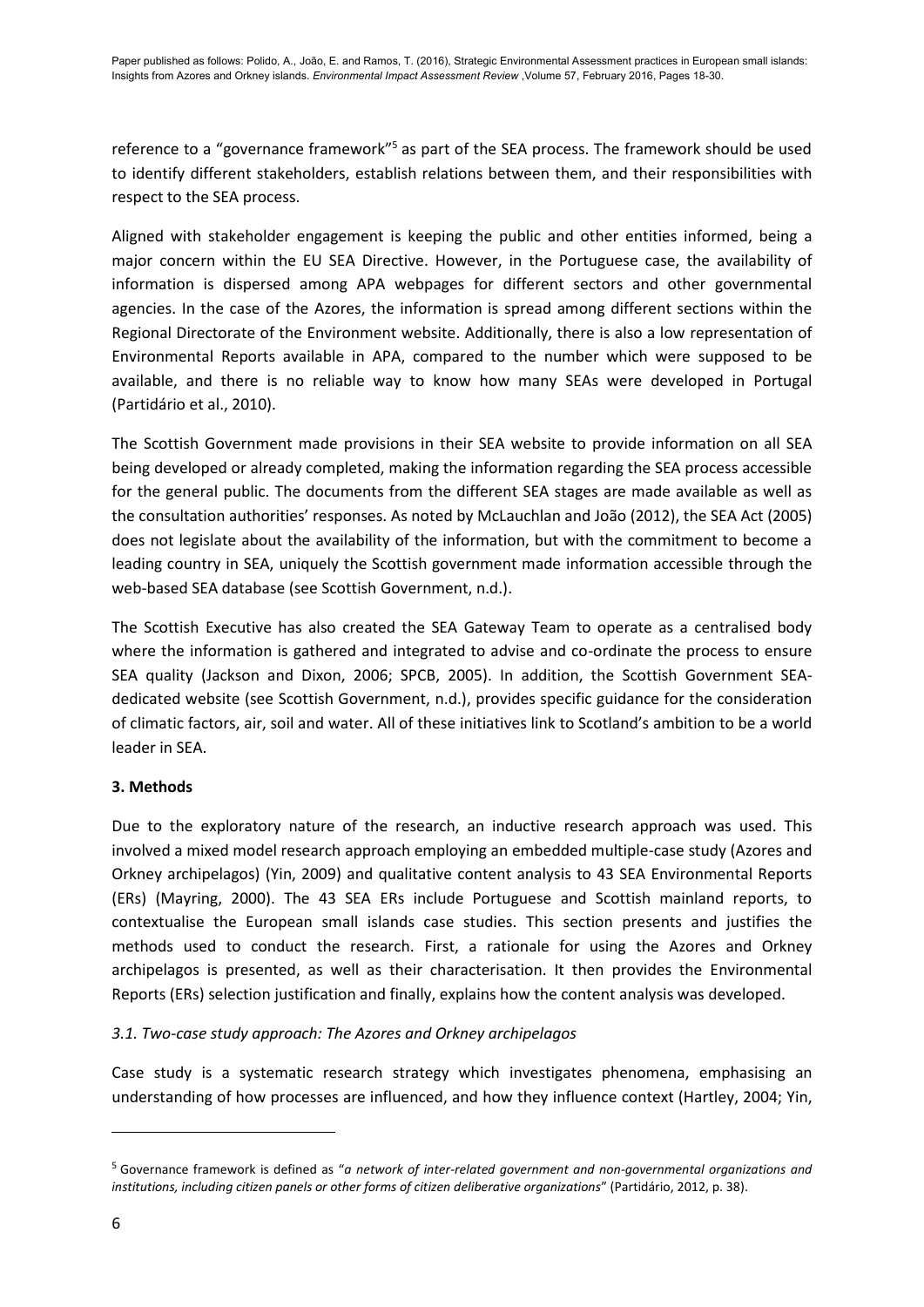2009). In this research, an embedded multiple-case study was conducted using the methodological guidelines developed by Yin (2009), following a literal replication logic, meaning that the selection of the case studies predicts similar results since they share similar core characteristics (e.g. small size, geographic isolation, a narrow economic base, limited resources, and ecosystems vulnerable to other external ecological influences (see Section 1)), even though there are some differences between these two archipelagos. Following this, the rationale for the choice of Azores and Orkney as case studies, as well as the characterisation of the case studies, is presented.

## 3.1.1. Rationale for Azores and Orkney as case studies

To develop this research it was necessary to choose case studies that had a well-established SEA system with SEA reports available. As shown by Fischer and Onyango (2012), the European Union (EU) is the area most covered by research projects on SEA, probably due to the well-established SEA system (the SEA Directive, as referred in Section 2). Therefore, the first criterion was that the small islands had to be an EU member state or be part of an EU member state.

From the countries stated in the Fischer and Onyango (2012) research, it was understood that Portugal offered an opportunity to study a European Outermost Region<sup>6</sup>, either Madeira or the Azores. The Azores was chosen, rather than Madeira, due to their unique geographic location (isolated in the North Atlantic, on the Mid-Atlantic Ridge) and their specific SEA legislation.

Also, Fischer and Onyango (2012), showed that the EU SEA research projects mainly focused on the UK. The UK has several small islands but since the Scottish Government is committed to becoming SEA world leader and the Scottish SEA Act (2005) goes beyond the scope of the Directive, covering Strategies, Plans and Programmes, it was decided to choose an island or archipelago within Scotland to represent the UK. Looking further into the Scottish territorial system it was decided to have an island that represented an area council. The Orkney Islands were therefore chosen because they are a Scottish council area, have the smallest area and the highest population density within the Islands Council areas of Scotland. Figure 1 shows the Azores and Orkney archipelago locations.

**.** 

<sup>&</sup>lt;sup>6</sup> The European outermost regions are addressed in the Treaty on the Functioning of the European Union (TFEU), articles 349 and 355.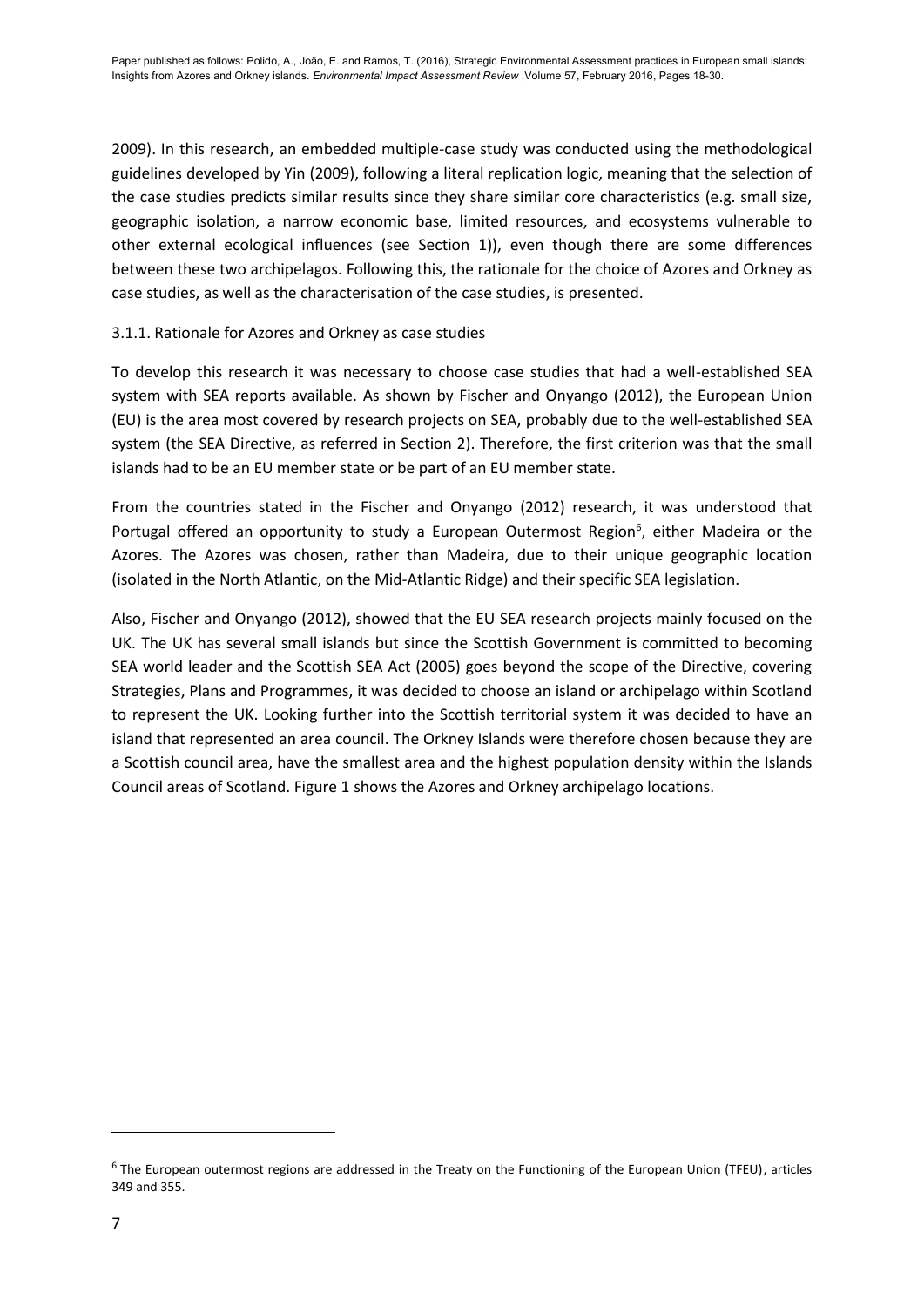

Source of official administrative boundaries: Eurostat (2014) (© EuroGeographics for the administrative boundaries) Note: AZ: Azores; OK: Orkney; PT: Portuguese Mainland; UK: United Kingdom mainland **Figure 1 – Location of Azores and Orkney Archipelagos**

## 3.1.2. Characterisation of Azores Archipelago

The Azores is a Portuguese autonomous region with its own political-administrative statutes and government bodies. This political regime was established in *Título VII* of the Portuguese Constitution. The autonomy of the archipelago is based on the geographical, economic, social, natural characteristics, and the historical aspirations for autonomy of the populations of the islands (Suárez de Vivero, 1995).

The archipelago is constituted by nine inhabited islands, divided into three groups: western group (Corvo and Flores islands), central group (Graciosa, Terceira, São Jorge, Pico and Faial islands), and an eastern group (São Miguel and Santa Maria islands) (Figure 2), distributed along 600 km with an Exclusive Economic Zone (EEZ) of approximately 984,300 km<sup>2</sup> and a coastline of 690 km (Borges et al., 2009). The islands are of volcanic origin and are located on the Mid-Atlantic Ridge, a tectonically and volcanically active region (Andrade et al., 2006; Borges et al., 2002; Calado et al., 2011a, 2011b), in the middle of the North Atlantic. Ponta Delgada, on São Miguel island, is the capital of the archipelago, and is approximately 1,500 km from Lisbon. Corvo is the smallest island with 17 km<sup>2</sup> of land area and 430 inhabitants, whereas São Miguel is the largest with 745  $km<sup>2</sup>$  of land area and 137,830 inhabitants. In total the archipelago has a land area of 2,322 km<sup>2</sup>, and in 2011 had 246,746 inhabitants (DGT, 2014; SREA, 2012).

Azores have high biologic and geologic diversity, reflected by 452 endemic species and about 24% of the terrestrial territory has been designated a protected area. In the scope of the nine Islands Natural Parks, there are 123 protected areas (terrestrial and marine) and in the scope of the Azores Marine Park there are 11 protected areas (representing ca. 11% of the EEZ). In the archipelago there are three Biosphere Reserves (Corvo, Flores and Graciosa islands) and two World Heritage sites (DRA et al., 2014).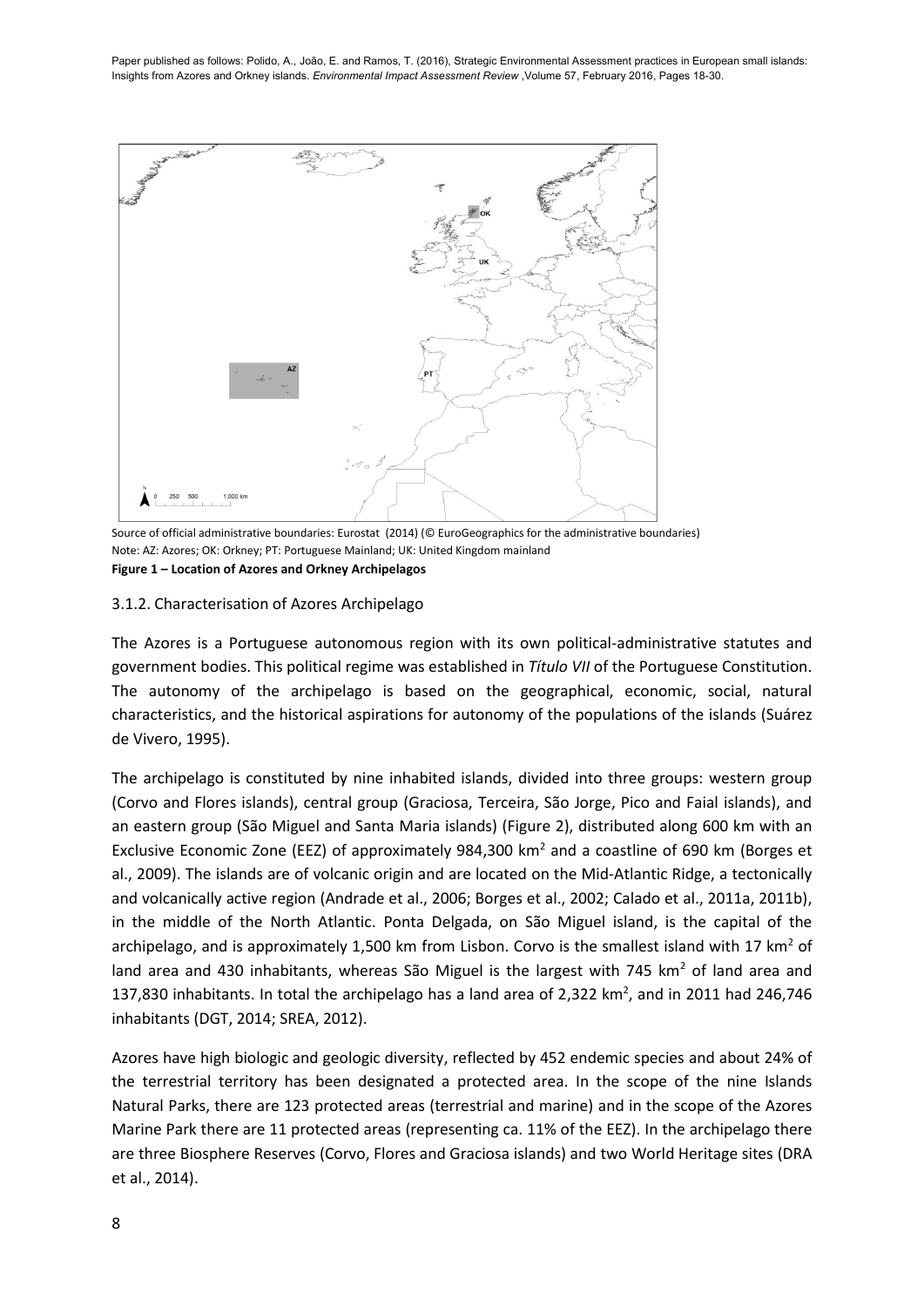The regional economy depends highly on the public sector, but also on the traditional sectors, such as, agriculture and fisheries, particularly livestock production and its related industries. Tourism appears to be an emerging sector (SRAF, 2011). National and European structural funds are central to the development of the region (Carvalho et al., 2011).



Source of official administrative boundaries: DGT (2014) **Figure 2 – Azores Archipelago**

# 3.1.3. Characterisation of Orkney Archipelago

Orkney is a Scottish council area, located 32 km north from the Scottish mainland, made up of more than 70 islands and islets (Orkney Islands Council, 2012) (Figure 3) but only 20 have full-time residents (National Records of Scotland, 2013a). Orkney was formed through the collision of continents, and are predominantly built from accumulated sediments dating from the Devonian period (McKirdy, 2010).

In 2011, Orkney had a population of 21,349 inhabitants, an area of approximately 990  $km^2$  (National Records of Scotland, 2013b) and a total length of coastline of over 980 km (Orkney Islands Council, 2012). The least populated island is Inner Holm with a population of 1 inhabitant and the most inhabited is Mainland of Orkney with 17,162 inhabitants (National Records of Scotland, 2013a). Kirkwall, in Mainland of Orkney, is the capital of the archipelago.

The biologic and geologic diversity is reflected in the 73 international and national protected areas: six special areas of conservation, 13 special protection areas, 36 sites of specific scientific interest, one Ramsar site, one local nature reserve, and 16 geological conservation review sites (of these, 12 are also Sites of Special Scientific Interest - SSSIs) (Orkney Islands Council, 2012). Furthermore, Orkney is home to a World Heritage site – The Heart of the Neolithic, due to their prehistoric cultural landscape dating from ca. 5,000 years ago.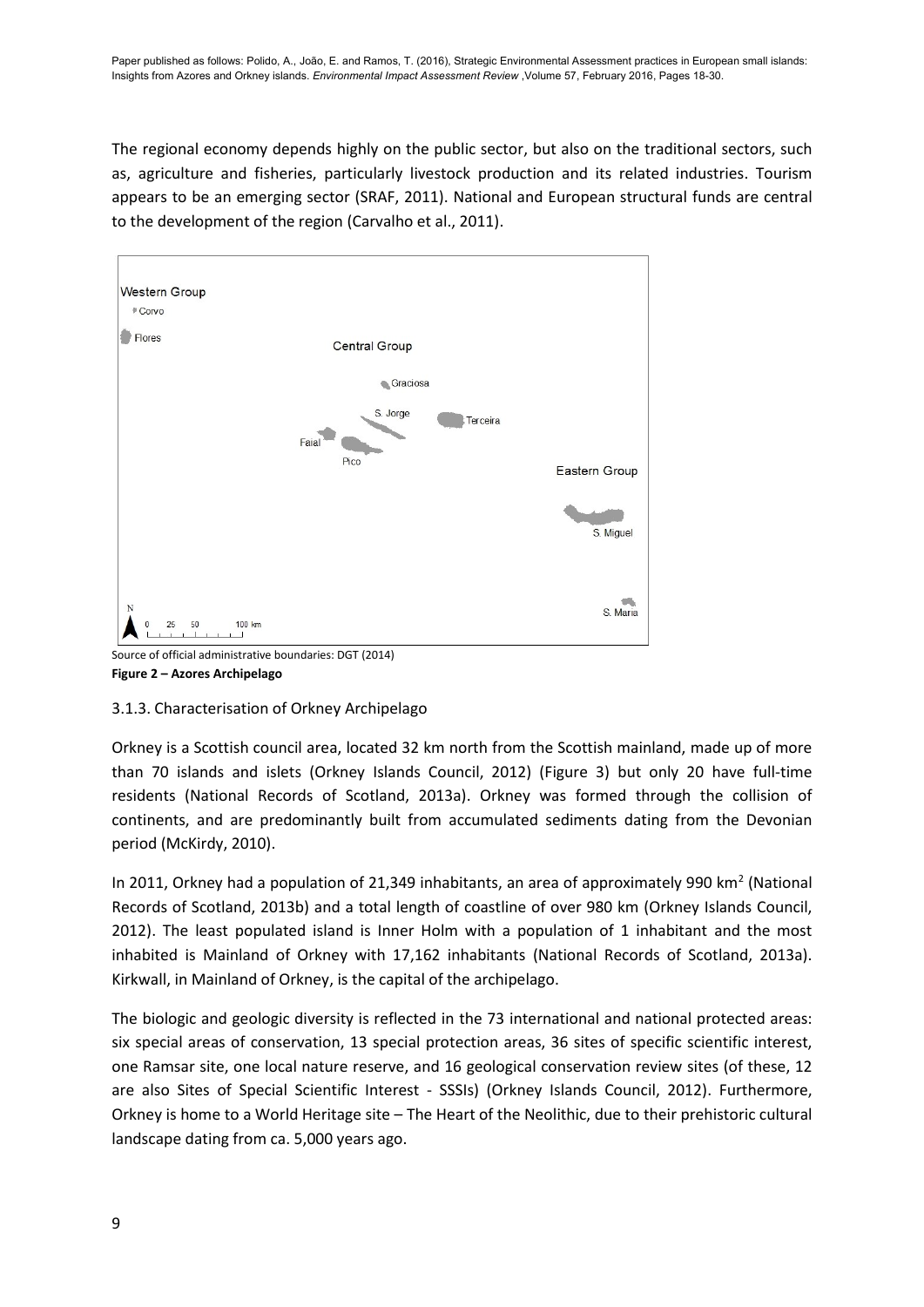The Orkney economy is reliant on tourism and has a high percentage of employment in the health and social work, wholesale and retail trades, construction, and agricultural, forestry, and fishing, sectors (Highlands and Islands Enterprise, 2014; Orkney Islands Council, 2007). Additionally, beef cattle farming, fishing, salmon farming, and the ferry operation are central in the development of the local economy (Orkney Islands Council, 2007).



Source of official administrative boundaries: National Records of Scotland (2013c) (© Crown copyright and database right 2013) **Figure 3 – Orkney Archipelago**

## *3.2. Environmental reports selection*

The selection of the SEA ERs took into account the scope of the research. The Azorean and Orkney ERs were chosen using the following criteria:

(i) Availability in the institutional webpages (Azorean Government and Scottish SEA Database);

(ii) SEA process with, at least, final ERs and/or post-adoption statements, and;

(iii) For the Azores, the ER from regional spatial plan, special spatial plan (environmental protection related plans) or sectoral plan or programmes (PP); for the Orkney case, plans, programmes or strategies (PPS) affecting the council area, to reflect that island as the spatial unit.

For the mainland, ERs selection followed the pre-requisite that they had to be similar to the ERs retrieved for the islands, to allow comparison between the island context and the mainland. However, in the Portuguese mainland case, due to the administrative specificities, the correspondent institutional webpage is the Portuguese Environmental Agency.

The sample collection was conducted from January to July 2013. A total of 43 cases were retrieved – 7 from the Azores and 14 from the Portuguese mainland; 5 from Orkney and 17 from the Scottish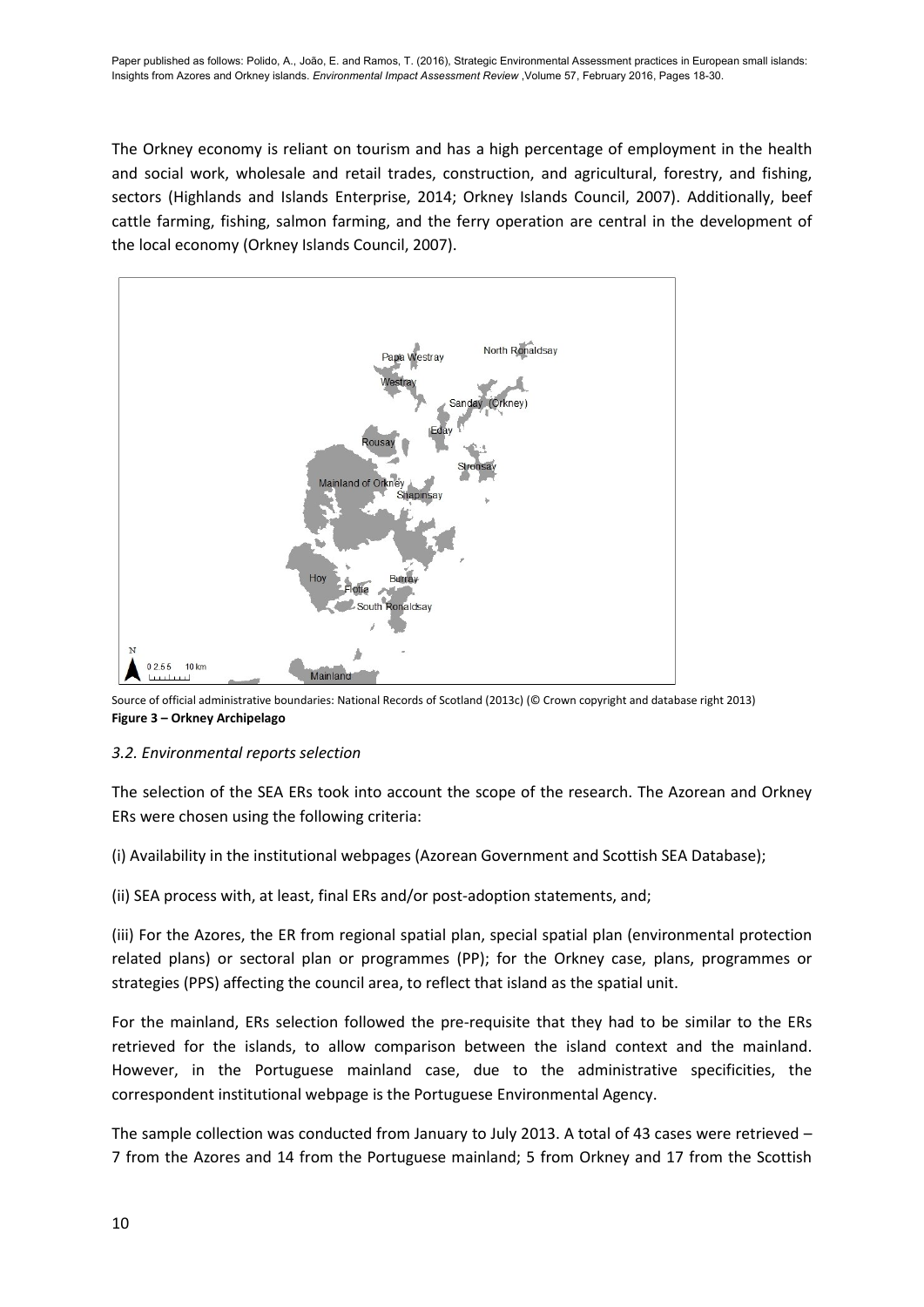mainland. Table 1 summarises the Environmental Reports used in the content analysis (for a detailed characterisation see Appendix 1).

| Code            | Plan or Programme title                                                              |
|-----------------|--------------------------------------------------------------------------------------|
|                 | <b>Azorean Environmental Reports</b>                                                 |
| Α1              | <b>PROT Azores</b>                                                                   |
| A2              | POOC Santa Maria                                                                     |
| A3              | POOC Corvo                                                                           |
| A4              | <b>POOC Flores</b>                                                                   |
| A5              | <b>POOC Graciosa</b>                                                                 |
| A6              | POOC Pico                                                                            |
| А7              | <b>PGRH Azores</b>                                                                   |
|                 | Portuguese Mainland Environmental Reports*                                           |
| PM1             | PROT Oeste e Vale do Tejo                                                            |
| PM <sub>2</sub> | PROT Alentejo                                                                        |
| PM3             | <b>PROT Norte</b>                                                                    |
| PM4             | PROT Área Metropolitana Lisboa                                                       |
| PM5             | <b>PROT Centro</b>                                                                   |
| PM <sub>6</sub> | PGRH Ribeiras do Algarve                                                             |
| PM7             | PGRH Sado e Mira                                                                     |
| PM <sub>8</sub> | <b>PGRH Guadiana</b>                                                                 |
| PM9             | PGRH Ribeiras do Oeste                                                               |
| PM10            | PGRH Tejo                                                                            |
| PM11            | PGRH Minho e Lima                                                                    |
| PM12            | <b>PGRH Douro</b>                                                                    |
| PM13            | PGRH Cávado, Ave e Leça                                                              |
| <b>PM14</b>     | PGRH Vouga, Mondego e Lis                                                            |
|                 | <b>Orkney Environmental Repots</b>                                                   |
| 01              | Orkney Islands Local Transport Strategy                                              |
| 02              | <b>Community Plan</b>                                                                |
| O3              | Local Biodiversity Action Plan                                                       |
| O4              | Sustainable Energy Strategy                                                          |
| 05              | The Orkney Plan                                                                      |
|                 | <b>Scottish Mainland Environmental Reports</b>                                       |
| SM1             | Glasgow Local Transport Strategy - 'Keeping Glasgow Moving'                          |
| SM <sub>2</sub> | Dumfries and Galloway Local Biodiversity Action Plan (Second Edition)                |
| SM <sub>3</sub> | North Ayrshire Local Transport Strategy                                              |
| SM4             | Renfrewshire Local Transport Strategy 2006                                           |
| SM5             | West Dunbartonshire Council Local Transport Strategy                                 |
| SM6             | Review of the Ayrshire Local Biodiversity Action Plan                                |
| SM7             | East Dunbartonshire Local Plan 2                                                     |
| SM8             | East Lothian Biodiversity Action Plan 2008 to 2013                                   |
| SM <sub>9</sub> | East Renfrewshire Council Local Transport Strategy                                   |
| SM10            | Highland Coastal Development Strategy                                                |
| SM11            | Dunbartonshire Biodiversity Action Plan                                              |
| SM12            | Highland wide Local Development Plan                                                 |
| SM13            | Moray Council Draft Local Transport Strategy                                         |
| SM14            | South Lanarkshire Local Biodiversity Action Plan                                     |
| SM15            | Fife Community Plan 2011-2020                                                        |
| SM16            | East Ayrshire Community Plan                                                         |
| SM17            | Perth & Kinross Council's Community Plan                                             |
|                 | Note: PGRH - River basin district Management Plan   POOC - Coastal Zone Spatial Plan |

PROT - Regional Spatial Plan \*There were no POOC SEAs available for the Portuguese mainland when the research was conducted.

*3.3. Qualitative content analysis*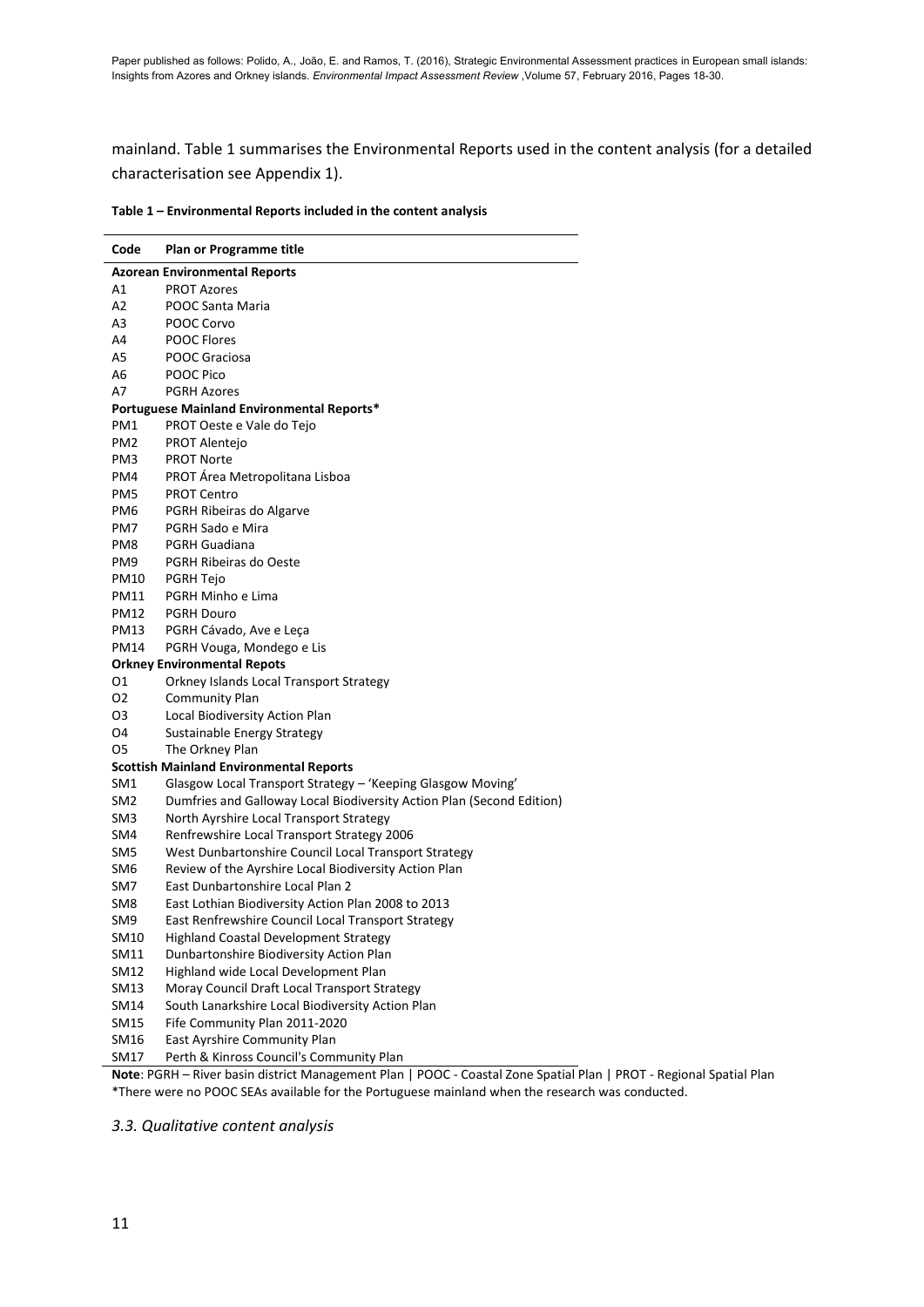The data collection for comparison of the practices used in Azores, Portuguese mainland, Orkney and Scottish mainland was accomplished through a qualitative content analysis based-approach of the SEA ERs according to the methodological recommendations of Bardin (1977), Krippendorff (2003) and Mayring (2000). Content analysis is a systematic approach used to collect data from documents (Bardin, 1977) allowing replicable and valid inferences from texts (Krippendorff, 2003). The limitations of the method are mainly associated with the documents analysed, which can pose problems of credibility, authenticity, representativeness and availability (Bryman, 2012). Nonetheless, content analysis allows the research to have the flexibility needed in exploratory studies, and enhances research transparency and reduces subjectivity (Bardin, 1977; Bryman, 2012).

To develop the qualitative content analysis, a criteria set of five items was established, related to the core elements found in the literature (see Sections 1 and 2). The analytical objectives were also added to the framework to establish the analysis boundaries. The ERs used as the primary data source (see Section 3.2.) were read and analysed iteratively against it.

Table 2 summarizes the criteria framework used. These cover the guidelines used to operationalize the institutional and procedural framework, the assessment topics studied, the adopted assessment techniques and methodological approaches, and the stakeholders' engagement process.

| <b>Criteria</b>                                | Rationale                                                                                                                                                                                                                                         | <b>Analysis objectives</b>                                                                                                                                                               | <b>Adapted from</b>           |
|------------------------------------------------|---------------------------------------------------------------------------------------------------------------------------------------------------------------------------------------------------------------------------------------------------|------------------------------------------------------------------------------------------------------------------------------------------------------------------------------------------|-------------------------------|
| Guidelines                                     | The purpose of this criterion is to help<br>understand what is the procedural                                                                                                                                                                     | Identify guidelines used (e.g., APA<br>(2007), Scottish Executive (2006)).                                                                                                               | Chaker et al.<br>(2006)       |
|                                                | guidance framework adopted in the ERs.<br>Also, if SEA is context specific, it is<br>important to understand if there are                                                                                                                         |                                                                                                                                                                                          | Noble et al.<br>(2012)        |
|                                                | differences between the systems and<br>between the islands and the mainland.                                                                                                                                                                      |                                                                                                                                                                                          | Rachid and El<br>Fadel (2013) |
| Assessment topics                              | This criterion aims to analyse if islands<br>ERs address similar environmental/                                                                                                                                                                   | Identify environmental/ sustainability<br>issues used in ER (e.g., environmental/                                                                                                        | Abaza et al.<br>(2004)        |
|                                                | sustainability issues to the ones used in<br>the ERs from the mainland.                                                                                                                                                                           | sustainability issues of the EU Directive,<br>aggregated sustainability issues,                                                                                                          | Fischer (2002)                |
|                                                | Furthermore, this criterion helps to                                                                                                                                                                                                              | strategic sustainability issues).                                                                                                                                                        | Therivel (2004)               |
|                                                | establish typical sustainability issues to<br>be studied in future SEA of small islands.                                                                                                                                                          | Identify the typical sustainability issues<br>used in the assessment in small islands<br>versus mainland (e.g., are there topics<br>more used in small islands than in the<br>mainland). |                               |
| Assessment                                     | The aim of this criterion is to analyse the                                                                                                                                                                                                       | Identify assessment techniques (e.g.,                                                                                                                                                    | Fischer (2007)                |
| techniques and<br>methodological<br>approaches | different assessment techniques used in<br>the ERs, and to correlate the assessment<br>techniques with steps of the assessment<br>where they were used. This helps to<br>understand what are the current<br>methodological approaches used. Plus, | trend analysis, impact matrix, expert<br>judgement).                                                                                                                                     | Noble et al.<br>(2012)        |
|                                                |                                                                                                                                                                                                                                                   | Identify where each technique was used<br>in the assessment (e.g., baseline<br>information, alternatives, effects                                                                        | OECD (2006)                   |
|                                                |                                                                                                                                                                                                                                                   |                                                                                                                                                                                          | Therivel (2004)               |
|                                                | to relate these to the context-specificity<br>(small islands vs. mainland) of the<br>different SEA systems.                                                                                                                                       | prediction and evaluation).                                                                                                                                                              | <b>UNEP (2009)</b>            |

**Table 2 – Content analysis framework: criteria, rationale and objectives for the analysis done to the environmental reports.**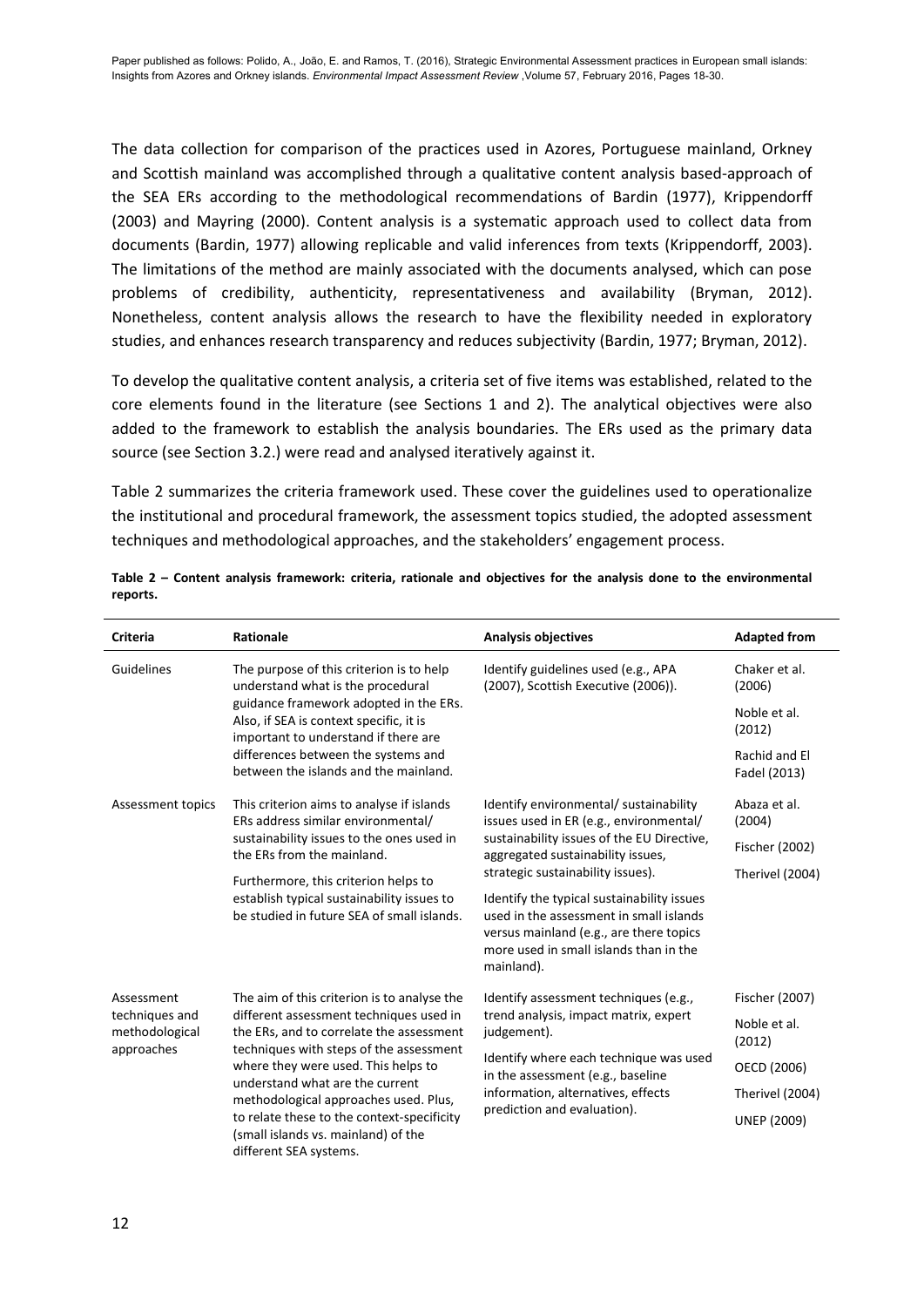Paper published as follows: Polido, A., João, E. and Ramos, T. (2016), Strategic Environmental Assessment practices in European small islands: Insights from Azores and Orkney islands. *Environmental Impact Assessment Review* ,Volume 57, February 2016, Pages 18-30.

| Criteria                  | Rationale                                                                                                                                                                                                                                                                                                                   | <b>Analysis objectives</b>                                                                                                                                                                                                              | <b>Adapted from</b>                                                                                    |
|---------------------------|-----------------------------------------------------------------------------------------------------------------------------------------------------------------------------------------------------------------------------------------------------------------------------------------------------------------------------|-----------------------------------------------------------------------------------------------------------------------------------------------------------------------------------------------------------------------------------------|--------------------------------------------------------------------------------------------------------|
| Follow-up                 | Follow-up helps measure how the<br>sustainability inputs are influencing the<br>post-implementation of the decision-<br>making. It is important to plan the<br>follow-up stage in order to allocate<br>responsibilities and ensure a follow-up<br>programme. The analysis also focuses on<br>how this is different for each | Identify the type of follow-up proposed<br>(e.g., conformance, performance).<br>Identify if it establishes who is<br>responsible for the follow-up (e.g.,<br>authority responsible for plan,<br>independent third party, stakeholders). | Fischer (2007)<br>Morrison-<br>Saunders et al.<br>(2014)<br>Nilsson et al.<br>(2009)<br>Partidário and |
|                           | archipelago.                                                                                                                                                                                                                                                                                                                |                                                                                                                                                                                                                                         | Fischer (2004)                                                                                         |
| Stakeholder<br>engagement | Stakeholder engagement is paramount<br>for the development of an effective SEA                                                                                                                                                                                                                                              | Identify if and which stakeholders were<br>contacted (e.g., lists of stakeholders).                                                                                                                                                     | Gauthier et al.<br>(2011)                                                                              |
|                           | and to enhance sustainability in small<br>islands. Hence, it is necessary to<br>understand how the ER addresses it in<br>the small islands and compare with the<br>practices of the mainland.                                                                                                                               | Identify how stakeholders were<br>engaged, which techniques were used<br>(e.g., participatory forums, dedicated<br>website, written opinions issued by<br>entities with responsibilities in the plan<br>or program development).        | IAIA (2002)                                                                                            |
|                           |                                                                                                                                                                                                                                                                                                                             |                                                                                                                                                                                                                                         | Ren and Shang<br>(2005)                                                                                |
|                           |                                                                                                                                                                                                                                                                                                                             |                                                                                                                                                                                                                                         | van Doren et al.<br>(2013)                                                                             |

The data collected were then analysed, and for each criterion, information was grouped and regrouped, until there were usable units of analysis. In the case of the identification of guidelines, it was possible to group by type of guideline used (national, international/mixed and team's own approach). For the assessment topics, it was necessary to cluster similar types (see Table 3). In the case of the assessment techniques, it was necessary to group the findings of the content analysis into categories which were well known, hence, the definitions of the different assessment techniques, such as, "sustainability framework and indicators", "expert or team judgement", "trend analysis", given by Fischer (2007), OECD (2006), Therivel (2004), and UNEP (2009) were used. Followup was analysed against the four types proposed by Fischer (2007) and Partidário and Fischer (2004): conformance, performance, uncertainty, and dissemination.

At the same time, some of the data collected were quantified. Even though the content analysis is qualitative, it is possible to quantify some of the information, as noted by Saunders et al. (2009). While analysing the data collected, and in order to enhance its description and presentation (Saunders et al., 2009), absolute frequencies were used, helping improve the comparison between these exploratory islands case studies and the mainland.

## **4. Results and findings**

This section presents the results and findings from the qualitative content analysis done to the SEA Environmental Reports (see Table and Appendix 1), the two-case studies and the Portuguese and Scottish mainland reports, which helped establish their context. This section is structured according to the criteria used to develop the analysis: (i) the guidelines used, (ii) the environmental and sustainability issues assessed, (iii) the assessment techniques and methodological approach employed, (iv) the follow-up envisaged and (iv) the stakeholder engagement performed.

## *4.1. Guidelines*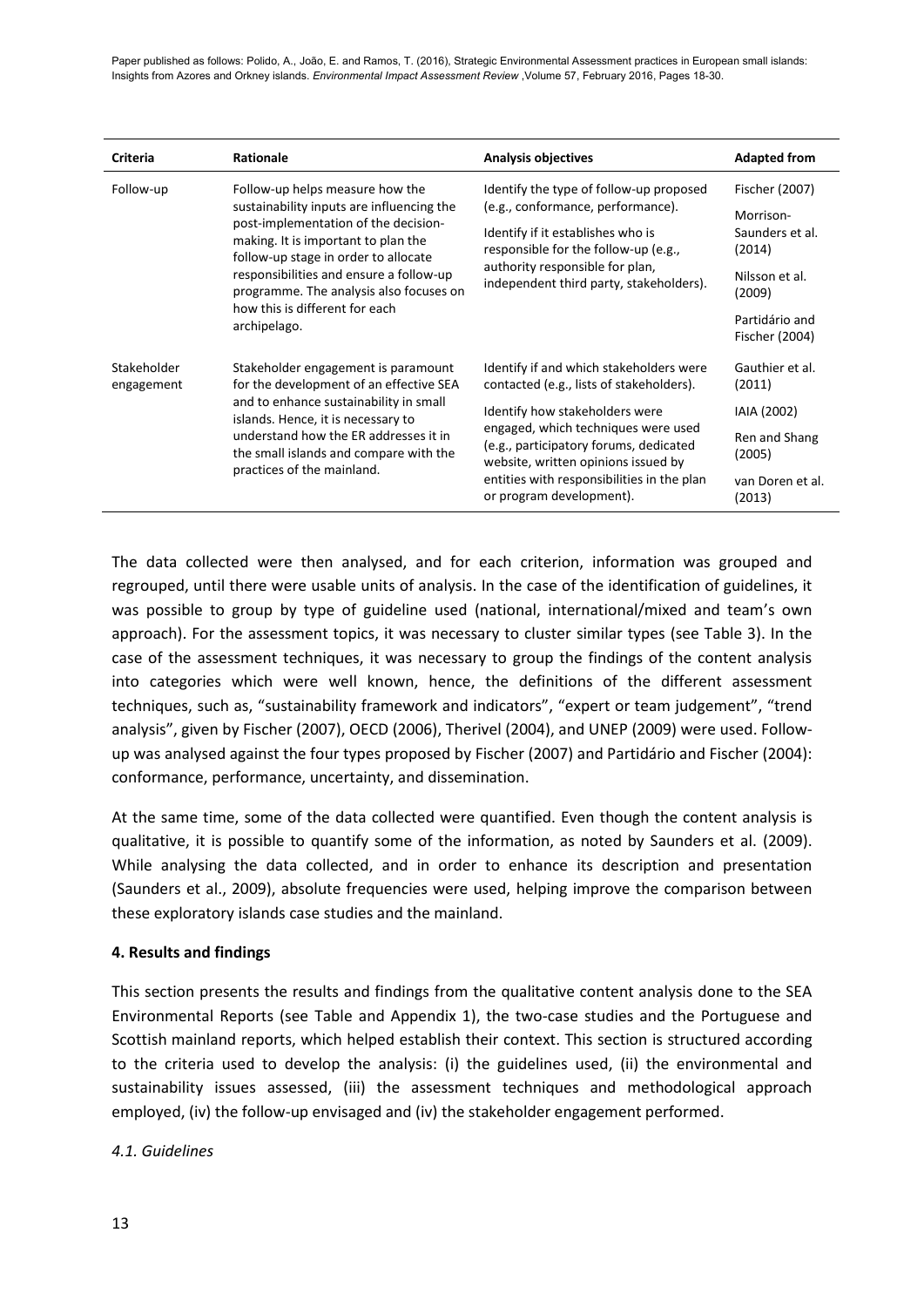The sample of Portuguese mainland (PT mainland) ERs analysed show that 10 out of 14 followed national guidelines and/or regulations. Of these 10, three followed the APA guidelines strictly (PM1, PM3 and PM4), six were done with a combination APA guidelines and national regulations (PM6, PM7, PM8, PM9, PM10 and PM14) and only PM13 followed *"good practice and recent national experience in SEA"* but not the APA guidelines. It needs to be noted that the three ERs that followed the APA guidelines strictly (Partidário, 2012, 2007) were coordinated by that author (see Appendix 1).

The four remaining PT mainland ERs, from the 14 analysed, used a combination of international and national guidelines. Nonetheless, PM2 only mentions international guidance and practices, but it also follows the national regulations. Additionally, PM5, PM11 and PM12 state they are using methodological guidelines different from national and international experience, presenting the same references.

Even though the Azorean Regional Directorate for the Environment adopted the guidance published by APA as their SEA guidelines (Partidário, 2012, 2007), as seen in Section 2, none of the Azorean ERs used them *per se*. Similarly to PM13, A7 states the report is done *"in line with good practice and recent national experience in SEA",* and it is the only report which refers to the Azorean-specific legislation, since it was completed after these regulations came into force. The ERs A1 and A6 make reference to the same methodological guidelines from national and international experience as PM5, PM11 and PM12. The ERs A2, A3, A4 and A5 were done by the same team, presenting the same structure, and presenting their own approach to SEA, grounded by the national regulations.

These results are in line with the findings of the review conducted by Partidário et al. (2010), where the majority of the Portuguese ERs did not follow the APA guidelines, following instead a combination of national and international guidance. Furthermore, the Portuguese SEA teams tend to systematically use the same type of guidance and structure to develop the ERs, indicating that the approaches used are dependent on the team doing the SEA rather than the type of PP addressed. Overall, only four ERs presented a specific approach for the island report, and it must be highlighted that the reports were done by an academic team from the archipelago (Universidade dos Açores).

In the Scottish case there was a lack of diversity in structure and guidance, not reflecting specific contexts. In the Scottish mainland (SCT mainland), the majority of the reports also used the template or made a specific reference to the SEA (Scotland) Act 2005, only 3 out of the 17 ERs from the mainland analysed had a different outcome. The SM8 had a shorter version, not making references to the regulations or the SEA template, and perceived as the SEA team's own approach. In the case of SM9 and SM13 references are made to guidance different from the Scottish regulations and toolkit, respectively, to ODPM (2005) and to Therivel (2004), and was perceived as a combination of international and national guidance. In the ERs analysed for the Orkney archipelago, all ERs used the template provided by the Scottish Government (2013).

# *4.2. Assessment topics*

The analysis showed a wide variety of terms used for the assessment topics because different reports used different designations for the same type of issue assessed. It was possible to group similar assessment topics for the analysis (see Table 3). Also, while analysing the ERs it was possible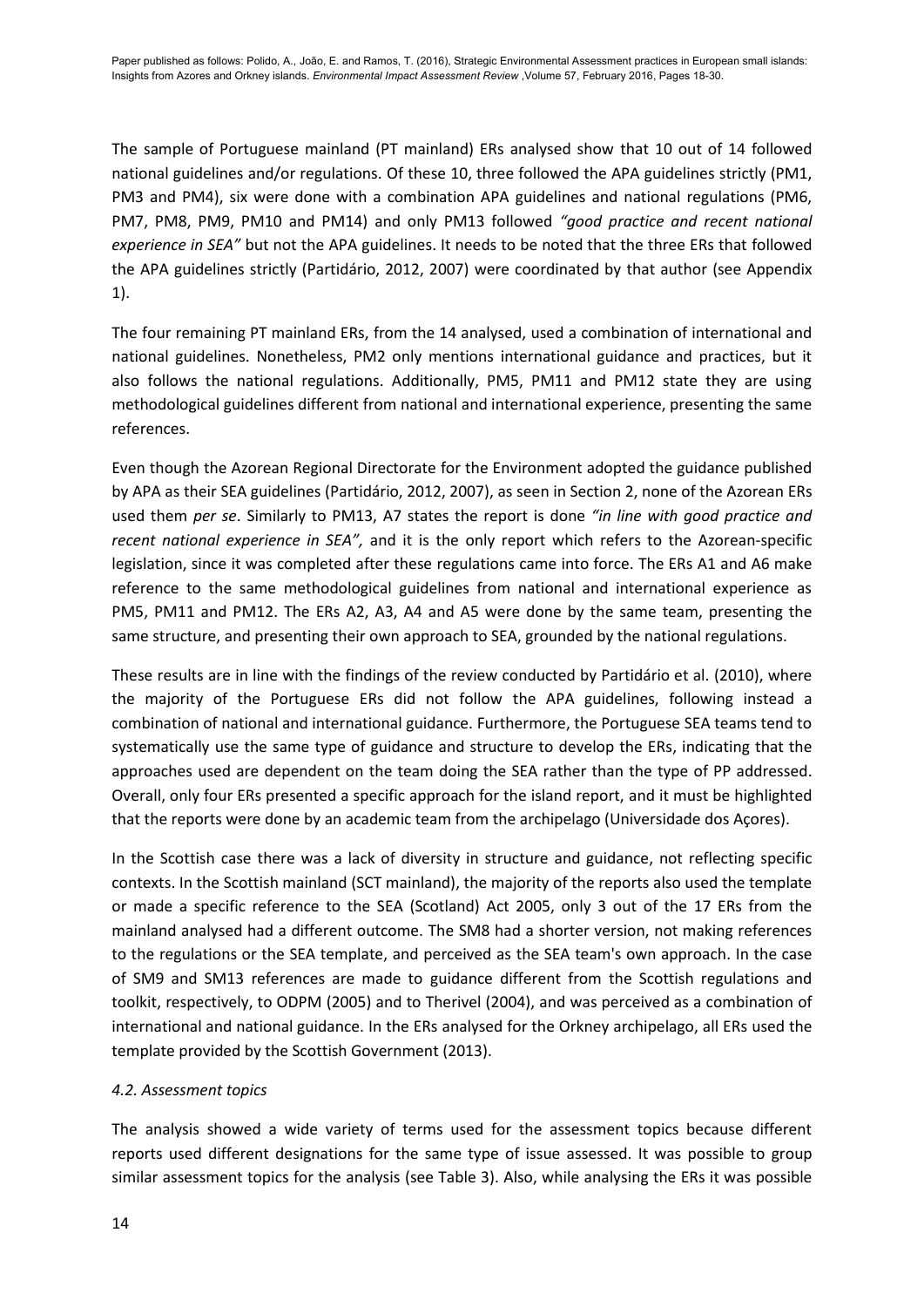to categorise different clusters of assessment topics into: (i) aggregated Directive topics<sup>7</sup> (type 1), if an ER used the Directive topics combined with other topics, e.g. biodiversity, fauna and flora; (ii) strategic sustainability issues (type 2), if an ER used assessment topics that derived from a mixed approach with different entry points, including but not limited to, PPS objectives, relevant international and national PPS objectives, inputs from stakeholders; and, (iii) other type of assessment issues (type 3), if an ER did not use one of the previous types, but a different approach. Table 3 presents the groups used for the assessment topics categorised by type of assessment topics used.

#### **Table 3 – Clustered assessment topics (with the variety of terms used in Environmental Reports, grouped by theme) and codes used in this paper**

| Code              | Clustered assessment topics (with the variety of terms used in Environmental Reports, grouped by theme)                                                                                                          |
|-------------------|------------------------------------------------------------------------------------------------------------------------------------------------------------------------------------------------------------------|
|                   | Type 1 - Aggregated Directive topics                                                                                                                                                                             |
| T1.1              | Air   Air quality   Local air quality                                                                                                                                                                            |
| T1.2              | Air quality and climatic factors                                                                                                                                                                                 |
| T1.3              | Air, water and soil                                                                                                                                                                                              |
| T1.4              | Biodiversity   Biodiversity, flora, fauna   Biodiversity, Habitats, Flora and Fauna   Biodiversity and Nature<br>Conservation (Flora and Fauna)                                                                  |
| T <sub>1.5</sub>  | Biodiversity, Flora, fauna, landscape                                                                                                                                                                            |
| T1.6              | Biodiversity, incorporating fauna, flora, soil and water                                                                                                                                                         |
| T1.7              | <b>Climate Factors and Material Assets</b>                                                                                                                                                                       |
| T1.8              | Climatic factors   Climate   Energy consumption (associated with climate change)                                                                                                                                 |
| T1.9              | Cultural heritage   Cultural heritage including archaeology   Historic Environment                                                                                                                               |
| T1.10             | Geology and Soil   Geology   Soil                                                                                                                                                                                |
| T1.11             | Land use                                                                                                                                                                                                         |
| T1.12             | Landscape   Landscape and townscape                                                                                                                                                                              |
| T1.13             | Landscape and Geology                                                                                                                                                                                            |
| T1.14             | <b>Material assets</b>                                                                                                                                                                                           |
| T <sub>1.15</sub> | Noise   Noise and vibration                                                                                                                                                                                      |
| T1.16             | Population and Human health   Human health   Population                                                                                                                                                          |
| T1.17             | Population and Human Health and Cultural Heritage                                                                                                                                                                |
| T1.18             | Quality of life                                                                                                                                                                                                  |
| T1.19             | Waste                                                                                                                                                                                                            |
| T1.20             | Water   Water environment                                                                                                                                                                                        |
| T1.21             | Water, soil & geology   Water, soil and substrate morphology                                                                                                                                                     |
|                   | Type 2 – Strategic Sustainability issues                                                                                                                                                                         |
| T2.1              | Accessibility and Mobility   Mobility                                                                                                                                                                            |
| T2.2              | Biodiversity   Biodiversity and Nature Conservation   Biodiversity and Ecosystem services   Natural Resources and<br>Biodiversity   Structure and Ecological Functionality                                       |
| T2.3              | Competitiveness   Economic competitiveness   Economic Development   Economic sustainability and<br>competitiveness   Socio-economic development   Socio-economic sustainability   Efficiency and competitiveness |
| T2.4              | Cultural Resources   Cultural and Intangible Heritage                                                                                                                                                            |
| T2.5              | Depopulation / Population ageing                                                                                                                                                                                 |
| T2.6              | Desertification                                                                                                                                                                                                  |
| T <sub>2.7</sub>  | Energy and climate change   Climate change   Energy                                                                                                                                                              |
| T <sub>2.8</sub>  | Environmental quality   Environmental sanitation                                                                                                                                                                 |
|                   |                                                                                                                                                                                                                  |

 $^7$  Directive 2001/42/CE: Article 5(1) and Annex 1, (f) the likely significant effects(1) on the environment, including on issues such as biodiversity, population, human health, fauna, flora, soil, water, air, climatic factors, material assets, cultural heritage including architectural and archaeological heritage, landscape and the interrelationship between the above factors.

**.**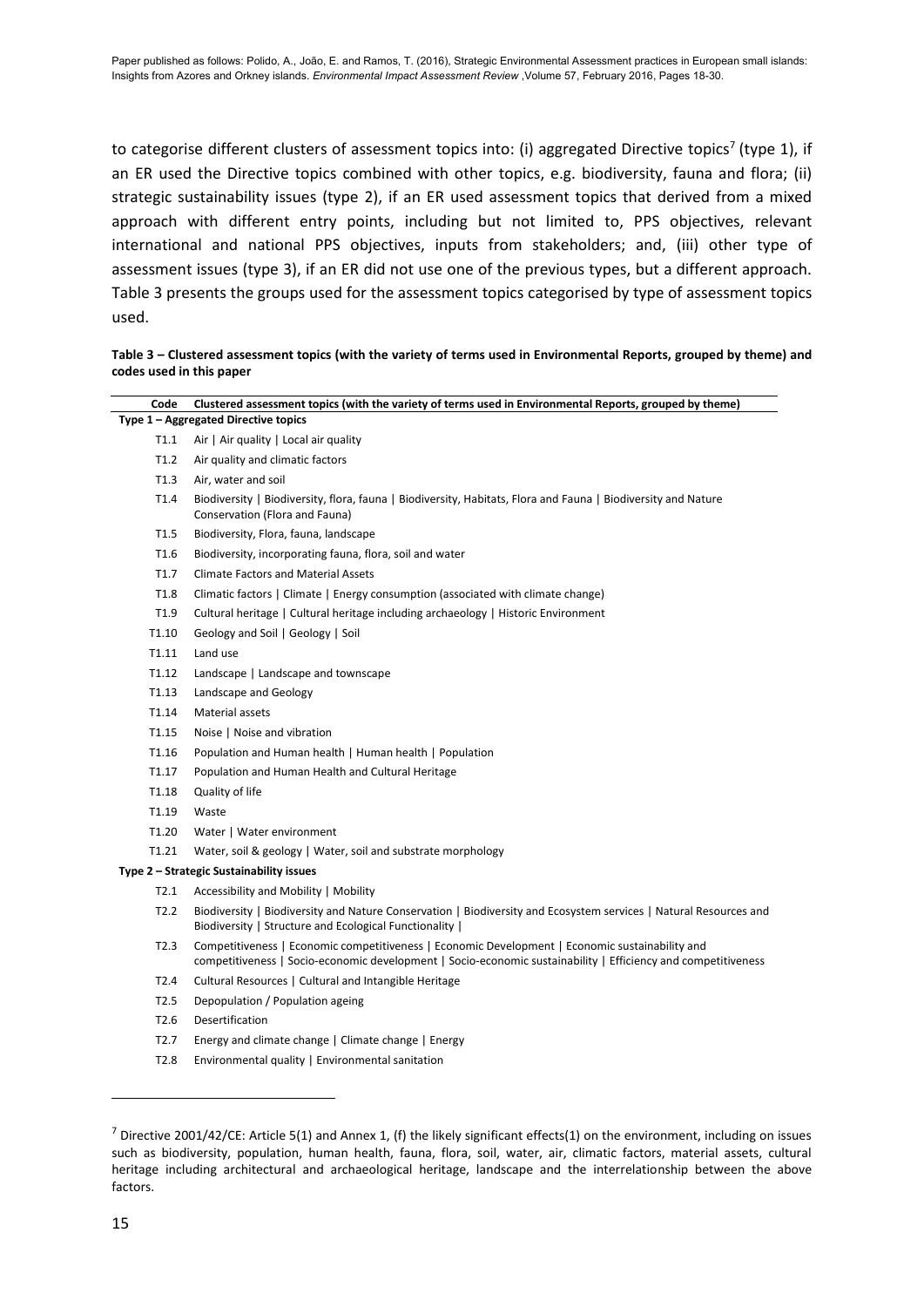- T2.9 Governance | Governance and citizenship | Governance and competitiveness | Planning and governance | Governance and cohesion
- T2.10 Human Development | Human Potential
- T2.11 Natural and Cultural Resources | Natural, landscape and heritage values | Natural and Patrimonial Values
- T2.12 Natural Resources
- T2.13 Population and Social Cohesion
- T2.14 Rural Development / Rural-Urban Relationship
- T2.15 Spatial Planning | Territorial fragmentation | Territorial Dynamics | Territorial specificities | Territorial and social cohesion | Territorial Development and Competitiveness | Structuring and Territorial Rehabilitation
- T2.16 Vulnerabilities and risks | Natural and Technological Risks | Natural and Technological Hazards | Risks (human health)
- T2.17 Water resources

#### **Type 3 – Other type of assessment issues**

The assessment was conducted through issues different from type 1 and type 2 assessment topics, e.g. programmes envisaged in the Plans, SEA objectives.

**Note**: the assessment topics were clustered for each code by content and similarity of terminology. Even though some codes may seem similar, they represent a different assessment topic, which was placed under a different code for the purpose of analysis transparency.

The analysis showed that the Portuguese ERs, mainly used "strategic sustainability issues" (type 2) while the Scottish ERs mainly used "aggregated Directive topics" (type 1). Eight ERs used another type of assessment issues: four Azorean ERs and four SCT mainland ERs. In the case of the Azores, these are the same ERs that were made by the SEA team's own approach (A2, A3, A4 and A5) and used the programmes envisaged in the Plans to do the assessment. The SCT mainland ERs with specific assessment topics are SM1, SM3, SM9 and SM12. In the case of SM1, the report added to the assessment topics from the Directive, social issues (crime and social exclusion), hence, it was categorised as "other type assessment topic" (type 3). In the other three ERs, the assessment was developed based on the SEA objectives.

This is consistent with the findings from the previous section, where the majority of the Portuguese ERs used a mix of national and international guidelines, while the Scottish ERs largely used the SEA template (see Scottish Executive, 2006). This follows a Directive-based approach. It was therefore expected that these reports would use environmental issues stated in the Directive, but the SEA teams aggregated the topics into sets of complementary information (e.g., biodiversity, fauna and flora; air and climatic factors, population and human health).

Of the 14 Portuguese mainland ERs, 11 used assessment topics related with vulnerabilities and risks (T2.16), 10 ERs used assessment topics related with spatial planning (T2.15), 8 ERs with Biodiversity (T2.2), socio-economic sustainability and competitiveness (T2.3), and governance (T2.9).

In the three Azorean ERs that used type 2 assessment topics (A1, A6 and A7), the most used topics (3 out of 3 reports) were issues related with socio-economic sustainability and competitiveness (T2.3) and with vulnerabilities and risks (T2.16). Following, in 2 out of 3 reports, there are assessment topics related with energy and climate change (T2.7), environmental quality and sanitation (T2.8) (ERs A1 and A6), governance (T2.9), and spatial planning (T2.15) (ERs A1 and A7).

Despite the Azorean low sample number, it is noted that, these reports focused more than the PT mainland ERs on (i) climate change and energy (only 4 out of 14 PT mainland reports: PM1, PM2, PM4 and PM5), and (ii) environmental quality and sanitation related topics reports (2 out of 14 PT mainland reports: PM1 and PM5). Furthermore, the two Azorean ERs focusing on these topics are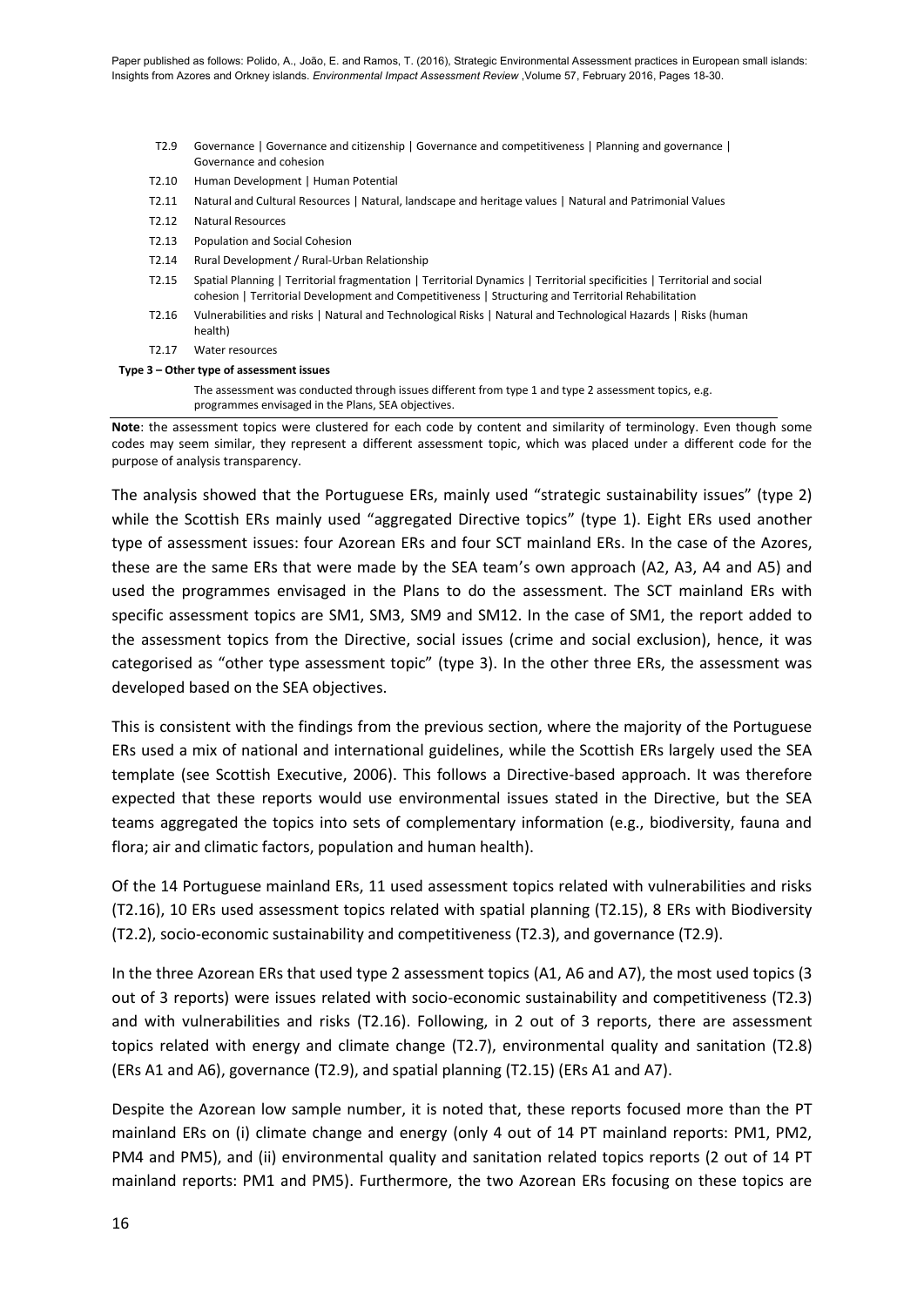related with regional spatial planning and coastal management, and the PT mainland ERs are related with regional spatial planning.

As for the SCT mainland ERs and Orkney ERs, all used similar assessment topics, which covered all issues from the Directive, even though with some different designations. However, it is noted that issues related with climatic factors (T1.8) are used in all Orkney ERs, while in the SCT mainland ERs only 8 out of 13 use it, and air quality related issues (T1.1, T1.2 and T1.3) are less used in the SCT mainland ERs (only present in 4 out of 13), while in the Orkney ERs it is present in 3 out of 5 ERs. Even though, as happens with the Azorean and PT mainland ERs, there is a lower representation of Orkney ERs proportionally to the SCT mainland reports, these differences are easily highlighted.

## *4.3. Assessment techniques and methodological approaches*

The Portuguese reports, with the exception of PM4, presented a section with the establishment of context and objectives. The most used technique was "sustainability framework and indicators". However, in the A2, A3, A4, A5, PM5, PM11, PM12 and PM13 cases a complementary technique was used: "expert or team judgement". In the Azorean ERs, it is noted that these ERs are those that used an "SEA team own approach" in "Guidelines" (see section 4.1). As for the Scottish case, only four SCT mainland (SM3, SM5, SM6, SM9) and two Orkney ERs (O1 and O3) presented the context and objectives. The ERs O1, O3, SM6 and SM9 used "sustainability framework and indicators" and SM3 and SM5 used "stakeholders" to define the context and objectives.

In the "Baseline information and likely evolution without the PPS", the majority of the reports used the "trend analysis" technique. However, the four Azorean ERs that had an "SEA team own approach" in the "Guidelines" (see Section 4.1) (A2, A3, A4, and A5), O5 and SM8 did not present this phase in the report. The ER O5 did not present this phase because it was already a second assessment. One report (SM7) presented the trend analysis through an impact matrix. However, it is not clear how this matrix was achieved. SWOT analysis (strengths, weaknesses, opportunities and threats) was used as an additional technique in some PT mainland ERs (PM1, PM3, PM4, PM9, PM10, and PM14) and only OT (opportunities and threats) in two SCT mainland ERs (SM9 and SM11).

As for the assessment of alternatives, it is noted in the Portuguese case that only two PT mainland ERs (PM9 and PM10) presented them using "stakeholders" as the technique for their assessment. Contrasting with these results is the Scottish ERs, where 13 out of 22 assessed alternatives using an "impact matrix" assessment technique (assumed for the following reports: O2, O4, SM6, SM7, SM9, and SM12, because they do not present the matrix, only describe the results). Of these 13, four are Orkney ERs, where only O5 did not assess alternatives. In the SCT mainland ERs, four did not assess alternatives (SM2, SM8, SM15, and SM16). Furthermore, four SCT mainland reports, relating to transport strategies, used the Scottish Transport Appraisal Guidance (STAG) (see Transport Scotland, 2013, 2008) (SM1, SM3, SM4, and SM5) to assess them.

In the assessment of the effects phase in the ERs, it is found that a more diverse set of techniques are used, mainly for the Portuguese ERs. The "impact matrix" was the most used technique, only six PT ERs did not use it (A1, A7, PM1, PM3, PM4, and PM5). Also, some reports used other techniques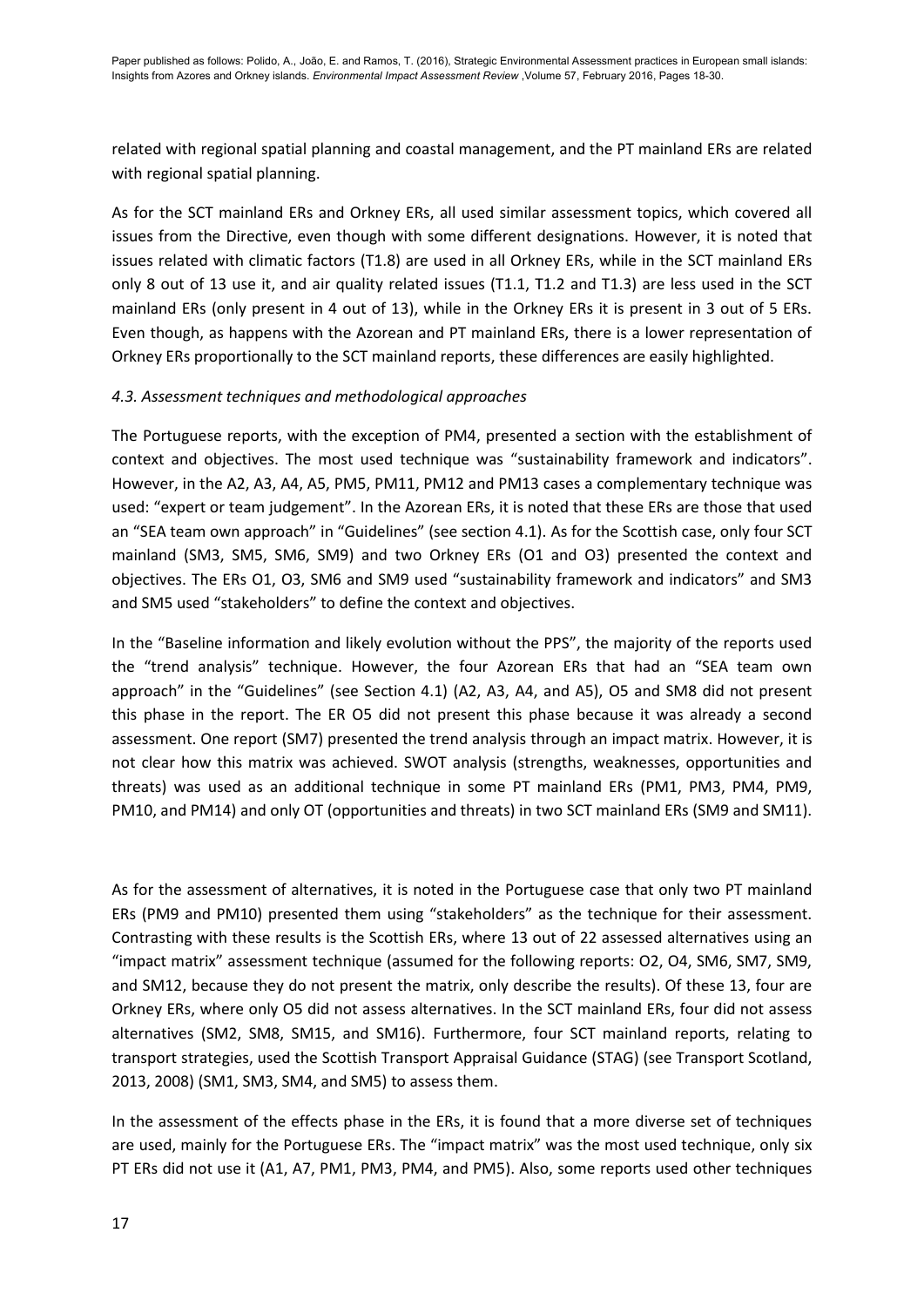to complement the analysis; this is the case of A2, A3, A4, and A5, which used "expert judgement" and "stakeholders". An "*ad-hoc* expert judgement technique", because it is implicit but not evident, was used in other, seven, PT ERs (A1, A7, PM2, PM5, PM9, PM10, and PM14). The technique "SWOT analysis" was used in A1 and A6 and a shorter version of this technique (OT) was used in other, nine, ERs (A7, PM1, PM3, PM4, PM5, PM9, PM10, PM11 and PM12).

To complement the assessment compatibility matrices and scenario analysis were also used: Compatibility analysis was used in 9 out of 14 PT mainland ERs (PM1, PM3, PM4, PM6, PM7, PM8, PM11, PM12, and PM13), 2 out of 7 Azorean ERs (A6 and A7), and 8 out of 17 SCT mainland ERs (SM1, SM3, SM4, SM9, SM12, SM13, SM14, and SM17). Scenario analysis was only present in Portuguese ERs (A7, PM1, PM4, PM9, and PM10).

In the framework for a proposed follow-up, when present, "indicators" were the assessment technique preferred. The detailed findings for the "proposed follow-up" phase will be presented in the following Section.

Comprehensively, it is possible to say that the Portuguese ERs (from the mainland and Azores) develop and present the context and objectives of the assessment through "sustainability framework and indicators", the baseline information and likely evolution without the PP is grounded by "trend analysis", and follow-up relies on "indicators". However, in the assessment of effects the Azorean ERs rely highly on "impact matrices", "expert judgement", and "stakeholders", while the PT mainland ERs mainly use "impact matrices", "SWOT", and "compatibility analysis". Alternatives, as defined in the Regulations, were not assessed.

As for the Scottish case, both Orkney and mainland, the baseline information and likely evolution without the PPS was accomplished through "trend analysis", alternatives were assessed based on "impact matrices", the assessment of effects were addressed through "impact matrices", and in a few mainland cases "compatibility matrices" were used to complement the analysis. When present, follow-up used "indicators" as the main technique.

Overall, all ERs used a mixed set of methods throughout the assessment, and the types of assessment technique and methodological approach mainly depends on the SEA system and the phase of the ER in which they are applied.

## *4.4. Follow-up*

Using the definitions of different types of follow-up by Partidário and Fischer (2004): conformance, performance, uncertainty, and dissemination, it was possible to differentiate the different proposed follow-up patterns in the environmental reports analysed. As seen in the previous section, when the ERs proposed a framework for follow-up, indicators were used as the assessment technique. However, this is mainly associated with the "performance" type of follow-up, which was also the most frequently proposed (used in 34 of 43 ERs). With the exception of ER SM13 which identified "indicators" for "uncertainty" follow-up, the other types of follow-up were described or had recommendations associated with them. Some ERs proposed more than one type of follow-up: in the Portuguese case, six ERs (A7, PM1, PM5, PM11, PM12, PM13), besides using performance follow-up also used conformance follow-up; and A1 and A6 proposed a framework that included all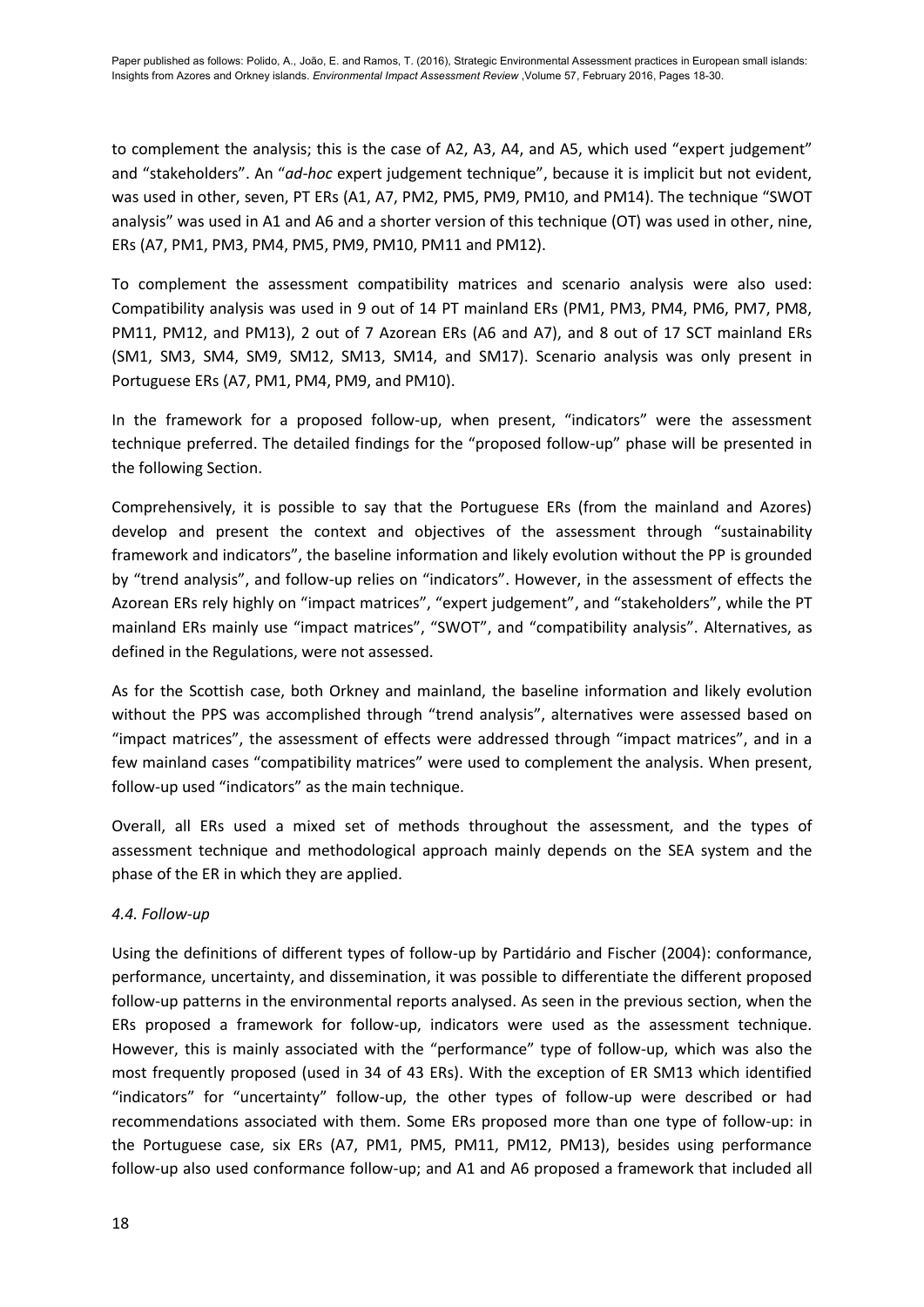types of follow-up. As for the Scottish reports, SM10 and SM12 used performance and uncertainty follow-up, SM11 used performance and dissemination follow-up, and SM17 used performance, uncertainty and dissemination. Overall, there were four Azorean ERs (A2, A3, A4, and A5) and two SCT mainland (SM5 and SM8) that did not present a follow-up framework, and the Orkney ERs only presented a performance follow-up framework.

The attribution of responsibilities in the follow-up framework varies highly from the Portuguese ERs to the Scottish ERs. In the PT mainland cases, 12 out of 14 PT ERs (the exceptions are PM2 and PM14), present a list of entities responsible for follow-up beyond the "responsible authority". This list is associated with the "governance framework" referred to in the Portuguese guidelines (see Section 2), which intertwines also with stakeholder engagement in the SEA process. The "governance framework" usually has other authorities and stakeholders, including the public. From these 12 ERs PT mainland, 8 used the "governance framework" for the attribution of follow-up responsibilities. In the Azorean ERs, only two ERs make reference to the need to go beyond what is mandatory (A1 and A7), but in these cases, none of the reports show a specific list of entities with monitoring responsibilities.

In the Scottish mainland cases, only 4 out of 17 presented the entities beyond the "responsible authority" and their duties (SM2, SM6, SM9, and SM12), while in the Orkney ERs, 3 ERs denote specifically which entity and their duties, beyond the "responsible authority" (O1, O2 and O3). These third parties are organisations which are generally in charge of a specific indicator.

It was possible to identify a draft framework for future follow-up in 10 out of 14 PT mainland ERs, 3 out of 7 Azorean ERs, 10 out of 17 SCT mainland ERs, and 4 out of 5 Orkney ERs.

# *4.5. Stakeholder engagement*

Overall, 13 Portuguese ERs presented a "governance framework" or the list of entities with environmental responsibilities, 12 PT mainland ERs (exceptions are PM2 and PM5) and one from Azores (A6). Nonetheless, ERs A1, A7 and PM5 made available the comments received during the ERs phase, which partially indicates which stakeholders were contacted. In the Scottish case, the ERs generally state that the "Consultation Authorities" will be consulted as well as the public. In the specific case of SM2, the plan steering group and the partnership responsible for the plan as additional stakeholders are identified, and were involved in different phases of the process.

As seen in Section 2, the Portuguese regulations give an illustrative list of entities to be consulted on the ER and therefore the number of entities with environmental responsibilities varies widely. This is in contrast to the three "Consultation Authorities" specified in SEA Scotland Act (2005). However, it is also noted that the participation of organizations, other than those with environmental responsibilities, is higher in the Portuguese case than in the Scottish one. Table 4 presents the number by type of stakeholders which responded to the ER consultation. Only one Scottish ER is included in the table because it was the only report with comments beyond the "Consultation Authorities".

**Table 4 – Number by type of stakeholders which responded to consultation on the SEA environmental report**

|  |  | .<br>Entities with | <b>Public or Private</b> | ONG and other | Individuals | Total responses |
|--|--|--------------------|--------------------------|---------------|-------------|-----------------|
|--|--|--------------------|--------------------------|---------------|-------------|-----------------|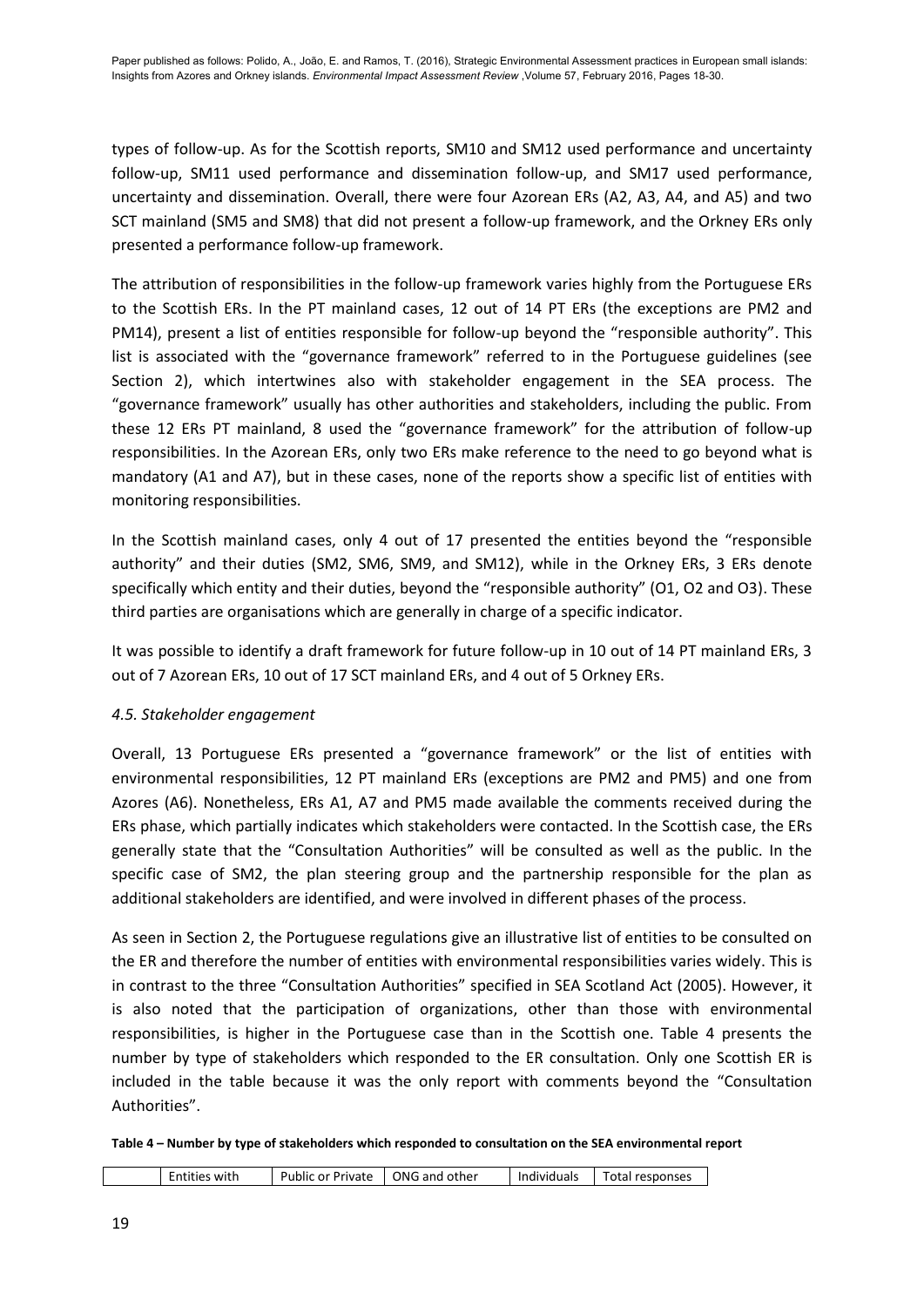|                 | environmental<br>responsibilities | organizations            | civic organizations |   |    |
|-----------------|-----------------------------------|--------------------------|---------------------|---|----|
| A1              | 14                                | 2                        | 1                   |   | 17 |
| A <sub>6</sub>  | 3                                 |                          |                     |   | 3  |
| A7              | $\overline{2}$                    | 1                        |                     |   | 3  |
| PM <sub>5</sub> | 29                                | $\overline{2}$           | 18                  | 4 | 53 |
| PM <sub>6</sub> | 13                                | $\overline{2}$           | 1                   |   | 16 |
| PM7             | 12                                | 7                        |                     |   | 19 |
| PM8             | 15                                | 6                        | 1                   |   | 22 |
| PM9             | 15                                | $\overline{\phantom{a}}$ | 1                   |   | 18 |
| <b>PM10</b>     | 33                                | 1                        | 1                   |   | 35 |
| <b>PM11</b>     | 9                                 | 2                        |                     |   | 11 |
| <b>PM12</b>     | 23                                | 3                        |                     |   | 26 |
| <b>PM13</b>     | 12                                | 3                        |                     |   | 15 |
| <b>PM14</b>     | 23                                | 1                        |                     |   | 24 |
| SM13            | 3                                 | 2                        |                     |   | 5  |

**Note:** the Table only shows the 13 PT ERs which provided the list of entities which responded to the consultation. Furthermore, only one Scottish report was considered because it was the only report with comments beyond the three statutory "Consultation Authorities".

The most used technique to engage with stakeholders is consultation, where the public is informed and invited to comment on the ER. However, some ERs mention different types of techniques used or foreseen. In three PT mainland ERs addressing the Water Framework Directive (PM11, PM12 and PM13) the teams used different types of public engagement for the plan (sectorial workshops and regional forums). Additionally, in A1 it is stated that three public meetings took place to discuss the plan and the SEA, while A2, A3, A4 and A5 state that it was expected to undertake public forums. In the Scottish case, beside the "Consultation Authorities", only two SCT mainland ERs made reference to steering group and partnership meetings, forums and workshops (SM2 and SM5). McLauchlan and João (2012) previously identified the poor participatory process in the Scottish case. Overall, there is little evidence on what was done specifically for the SEA consultation in both systems.

It needs to be highlighted that the information analysed for this paper encompasses only information within the ERs. However, the stakeholder engagement process may not be fully reflected in the ERs, and additional documents and investigation could be needed to understand the full stakeholder engagement process.

## **5. Cross-case integrated analysis and discussion**

The Portuguese system, including the Azores, is more diverse in the types of guidelines used, contrasting with the Scottish SEA system, which has a strong predominance of the national guidance, and a regulation-based approach. The choice of using a certain type of guideline will necessarily influence the choice of the assessment topics, assessment techniques and methodological approaches. Similarly to what Noble et al. (2012) identified, the type of guidance, assessment topics, assessment techniques and methodological approaches used seems to be unrelated to the type of Plan, Programme or Strategy assessed, or the type of territory addressed, and is more dependent on the team that prepared the ER.

Additionally, McLauchlan and João (2012) found that ERs done by the same practitioners' teams are more prone to be uniform, which is also noted in the ERs studied in this research where the approaches used, the issues studied and even the indicators used in the assessment were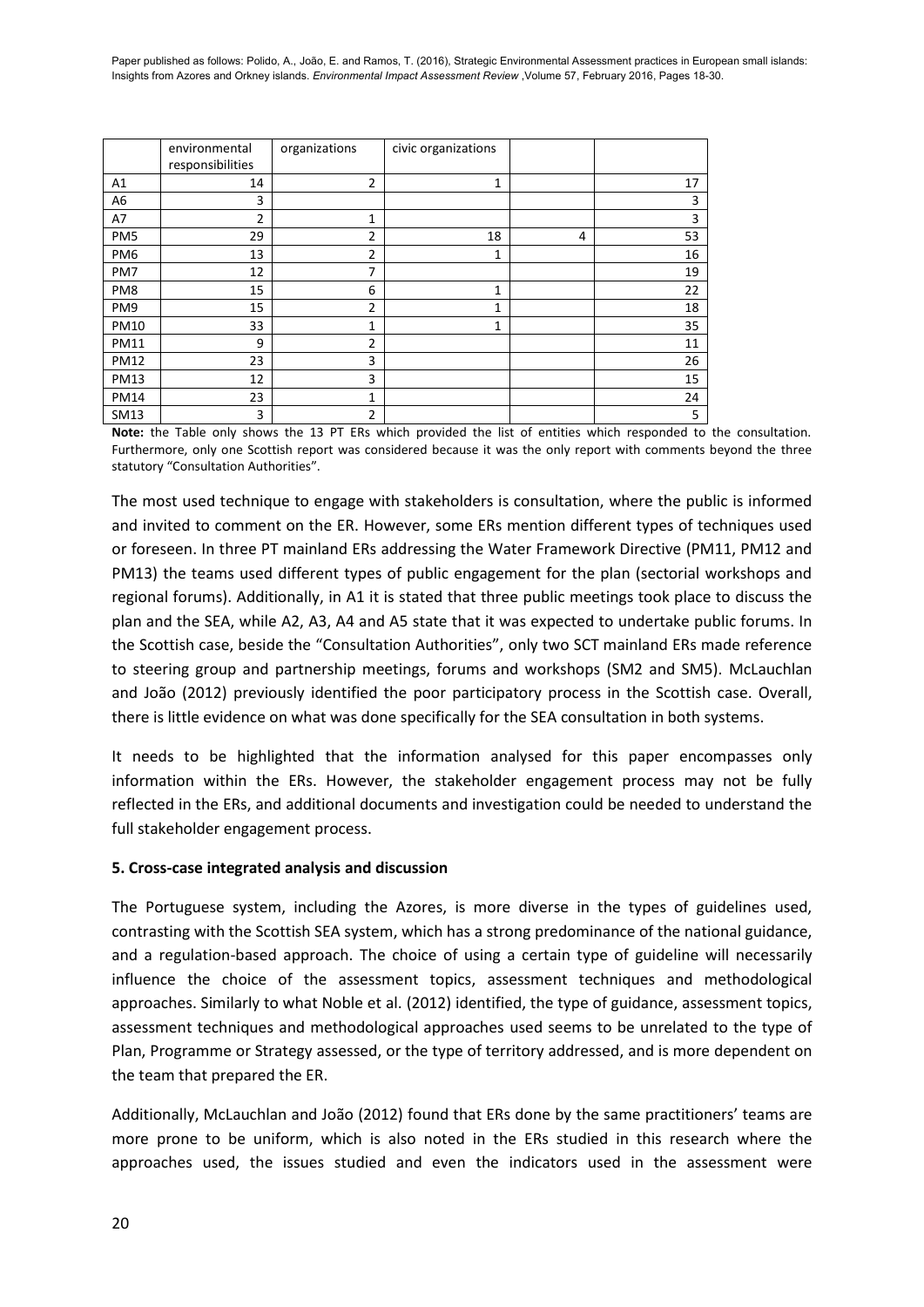systematically identical. This may reflect the practitioners' inability to do critical thinking which should be present in SEA, as demonstrated by McLauchlan and João (2012). It could also be due to the practitioners' lack of sufficient skills to develop such kinds of assessment, or of the time and resource constraints under which SEA system operates, as noted by João and McLauchlan (2014). This shows that the approaches used are based on the knowledge of the practitioner and not on the different SEA contexts (Noble et al., 2012). This may be even more noticeable in territories such as small islands, due to their relatively small populations, which may reveal a dearth of specific SEA expertise and experience, as discussed by McIntyre (2005) and Crossley and Sprague (2014). These findings are in line with what has been recently debated about the enhancement of the wider concept of sustainability in small islands (e.g., Crossley and Sprague, 2014). There is still need for further development of specific SEA capacity-building initiatives in these territories, even though there are already some positive signals, such as the SEAs done by the University of Azores' team, showing progress towards such capacity enhancement.

The use of the different guidelines would suggest different types of assessment topics selected and used in the ERs. Indeed, the Portuguese ERs presented types of assessment topics distinct from those used for the Scottish ERs, indicating topics built from a mixed approach, including, in some cases, stakeholder inputs as opposed to Directive-based assessment topics *per se*. As suggested by Ramos et al. (2009) topics chosen for the assessment should reflect small islands, and this was often found in the study. The subjects of the topics used in the small islands case studies are in line with the priority areas and inherent concerns for small islands, as highlighted by the international community for small islands (see United Nations, 2005, 1994), even though there are some priority areas missing from the ERs (e.g. regional institutions and technical cooperation, transport and communication, science and technology).

Also, the additional findings of Noble et al. (2012) have an echo in the Portuguese and Scottish reports analysed from mainland and islands, where there is a predominance of qualitative methods, such as expert judgement, and SWOT analysis, even the impact matrices were mainly done qualitatively. However, while the Portuguese system presents the use of multiple methods among the different sections of the ERs, being the "Assessment of effects" section that uses the greater range of methods, the Scottish system uses a lesser range of methods, usually using just one method per assessment phase. From the analysis made to the methods used, the lack of context specificity of the approaches in these small islands was verified. Furthermore, these findings also underscore what was previously recommended by Ramos et al. (2009); assessment techniques and methods must weight variables according to the small islands' particular criteria and thresholds. However, it needs to be noted that recent legislation and guidelines give signs that future assessment may include a greater diversity in the approaches used, such as climate proofing (see Azorean Regional Decree-Law 30/2010/A) and ecosystems (see Scottish Government 2013). This is in line with recent trends for SEA approaches concerning resilience (e.g., Slootweg and Jones, 2011), and ecosystem services (e.g., Baker et al., 2013).

It is necessary to point out that although "indicators" might not have been explicitly stated in most SEA phases (except in "establishing the context"), indicators were used within the technique "sustainability framework and indicators", and in "follow-up". Indicators were also used across the full assessment to support the different techniques used, such as, "impact matrices" and "trend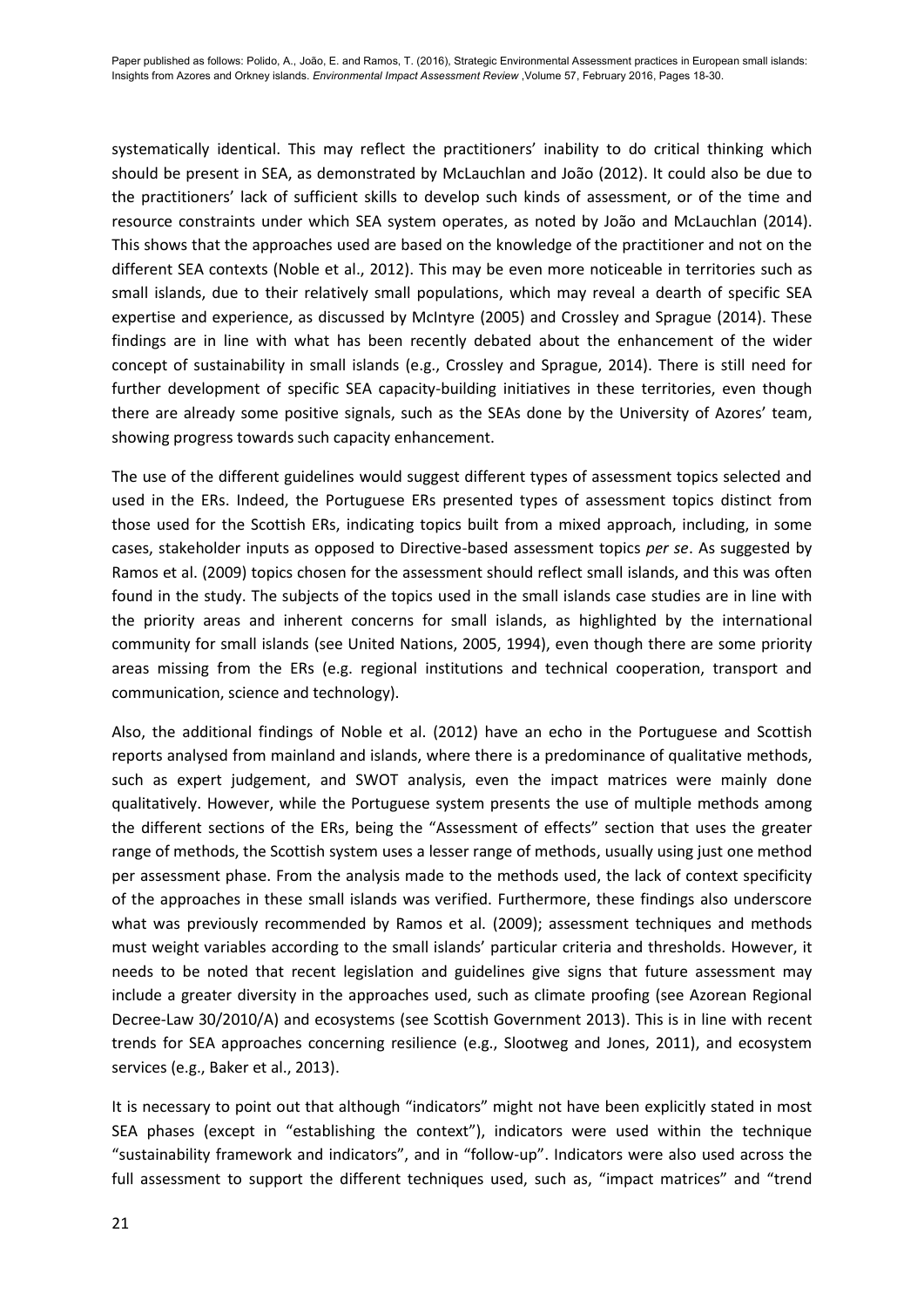analysis". Indicators by themselves are an assessment technique (Fischer, 2007), as they may operationalise themes and objectives set out for the SEA (Therivel 2004). Also, the findings are consistent with what was confirmed by Therivel (2004) and Fischer (2007): indicators can be used in all assessment situations and SEA stages, to describe and monitor the baseline information or to predict impacts. In the ERs analysed, the information was not always clear and systematized, rendering it difficult to understand the concepts and approaches associated with the use of those indicators. In the majority of the reports, the indicators used to characterise the baseline situation constitute the core indicators proposed for the follow-up. Due to their cross-cutting characteristics and influence in all SEA stages, Donnelly et al. (2006) recommends their consideration, starting from the early stages, in order to achieve an effective SEA.

Concerning the follow-up stage, the results show that the majority of the reports presented a followup framework, where the most common technique in the performance follow-up framework was "indicators" (see Section 4.3). However, these frameworks do not differ much between the small islands and the mainland reports. As recommended by Nilsson et al. (2009), follow-up strategies should be developed according with the PPS context, taking into account appropriate indicators and other techniques. It can thus be suggested that specific follow-up strategies are needed for small islands. Furthermore, and as demonstrated by Nilsson et al. (2009), it is important to have a systematic framework in order to separate direct environmental effects from indirect long-term effects, and to understand what the cumulative effects are.

Additionally, Nilsson et al. (2009) showed the importance of the inclusion of participatory approaches to access specific knowledge and experiences concerning impacts in the follow-up stage. In this research, only the Portuguese mainland ERs presented a "governance framework" which listed different stakeholders and their responsibilities within the follow-up framework. These findings highlight the need to enhance SEA follow-up frameworks to go beyond what is currently done, to include further stakeholder engagement in this stage, and the need to take into account the different contexts of the SEA, as recommended by different authors (e.g., Morrison-Saunders et al., 2014; Nilsson et al., 2009).

Stakeholder engagement is an SEA cross-cutting issue, and for Noble (2004), assessments should effectively include stakeholders knowledge and values. Additionally, Fischer (2007) states stakeholders may identify different interests in the PPS-making process. These arguments support what was done in four Azorean reports made with an "SEA team own approach", which used expert judgement and defined a clear strategy for stakeholder engagement. As noted by Polido et al. (2014), community awareness and empowerment need to be effective in small islands. Therefore, there is some evidence that to ensure an effective SEA in these territories, different stakeholders, including the public, should be engaged since SEA early stages. This indicates that stakeholder engagement could be used as an assessment technique, even if combined with other techniques, throughout the full assessment and not only in specific SEA stages, such as after the issuing of a draft SEA report. Furthermore, evidence from this research point to an easier integration of participatory approaches in Azores, which has already inputs from different stakeholders, but less in Orkney where the main external inputs are from the "Consultation Authorities". Nonetheless, in both cases there should be government-level provisions for the development of these types of approaches, as argued by Bass and Dalal-Clayton (1995) and Zubair et al. (2011) .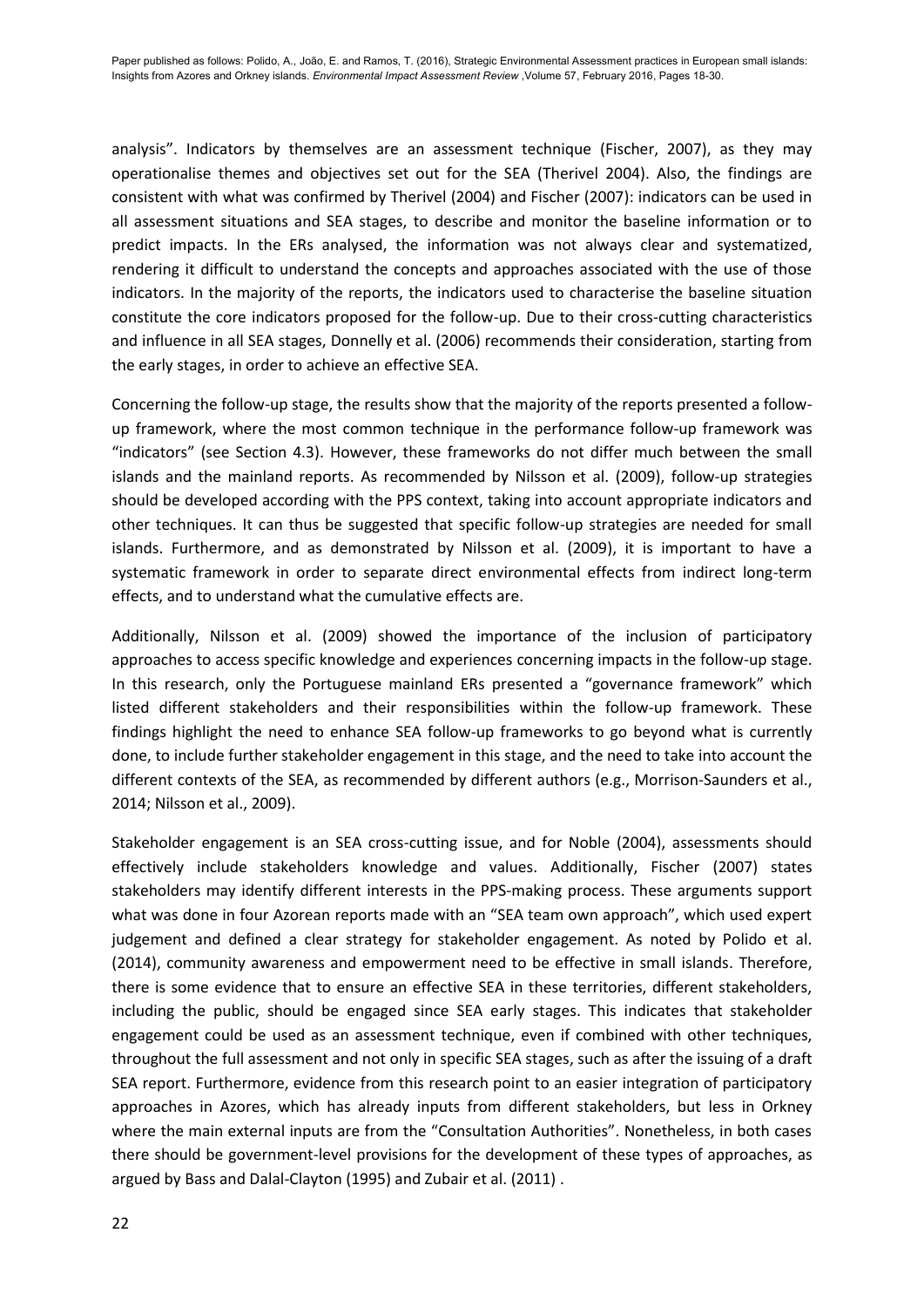## **6. Conclusion**

This research set out to profile SEA in European small islands, using as a case study the Azores and Orkney islands, and at the same time to provide insights on what could be improved in SEA of these territories. Despite its exploratory nature and limited sample of Azorean and Orkney ERs, this study offers a background for future research on SEA in context-specific applications.

Overall, the research found no distinct features from SEA of the small islands studied when compared with the corresponding mainland, despite the vast literature referring to the importance of SEA context-specific approaches, including territories with specific features. The guidelines used, the assessment topics, the assessment techniques, and the overall structure of the ER, depends mainly on the team that develops the SEA, instead of the context of the PPS. These findings suggest there is a need for the enhancement of practitioners' SEA knowledge and capacity, to explore the development of tailored approaches. Enhancing decision-maker, practitioner, and stakeholder capacity, including the public, in context-specific applications in these territories, is a key-issue to take into account when developing SEA sustainability-led approaches.

This study also found that the use of participatory approaches throughout the assessment, in the different SEA stages and as an assessment technique, should be better characterised and supported in the ER, playing a central role when developing approaches for these territories. This should be implemented from the SEA scoping phase, and used in combination with other assessment tools and techniques. This could entail a deep commitment from national and regional/local governments, through the development and implementation of a tool or process which supports a participative assessment, with different stakeholders, including the public.

Strengthening networks between small islands for the exchange of knowledge and experiences, and cooperation with international agencies could help effectively integrate specific features in these territories. If the debate about small island-specific approaches is to be moved forward, the paradigm must change and collaborative approaches for the development of SEA need to be enhanced.

#### **Acknowledgements**

The authors would like to thank the several SEA practitioners in Scotland and Portugal who were consulted during the research and to André Mascarenhas, Lia Vasconcelos, Martina Hölzl, and Rodrigo Lozano, for taking their time to read and comment on previous versions of this paper. Also, Paula Antunes and Rui Santos for their helpful insights during the "PhD in Environmental and Sustainability Studies – Spring Seminar 2015". The authors thank the two anonymous reviewers for their thorough revision which helped improve the paper. Additionally, the first author would like to thank to Ana Rita Domingues, Inês Cosme and Patrícia Ferreira, for their continuous support and comments. The authors acknowledge the financial support of *Fundação para a Ciência e Tecnologia* through the scholarship SFRH/BD/77091/2011 given to the first author. CENSE is financed through Strategic Project Pest-OE/AMB/UI4085/2013 from *Fundação para a Ciência e Tecnologia*, Portugal.

## **References**

Abaza, H., Bisset, R., Sadler, B., 2004. Environmental Impact Assessment and Strategic Environmental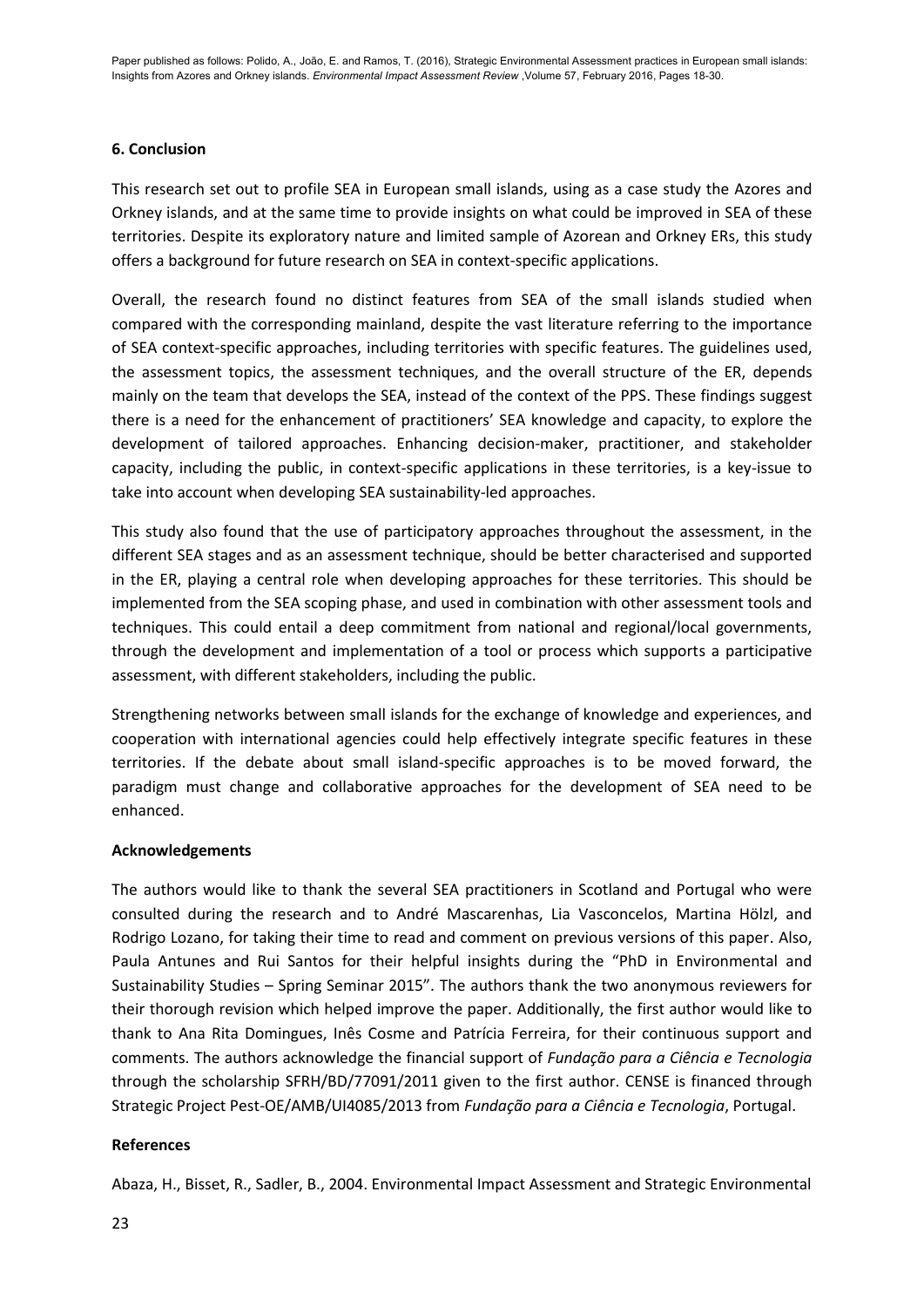Assessment: Towards an Integrated Approach. UNEP, Geneva.

- Adrianto, L., Matsuda, Y., 2002. Developing economic vulnerability indices of environmental disasters in small island regions. Environ. Impact Assess. Rev. 22, 393–414. doi:10.1016/S0195- 9255(02)00012-4
- Andrade, C., Borges, P., Freitas, M.C., 2006. Historical tsunami in the Azores archipelago (Portugal). J. Volcanol. Geotherm. Res. 156, 172–185. doi:10.1016/j.jvolgeores.2006.03.014
- Baker, J., Sheate, W.R., Phillips, P., Eales, R., 2013. Ecosystem services in environmental assessment — Help or hindrance? Environ. Impact Assess. Rev. 40, 3–13. doi:10.1016/j.eiar.2012.11.004
- Bardin, L., 1977. Content Analysis [Portuguese Ed. Trans. Luís Antero Reto and Augusto Pinheiro]. Edições 70, Lisbon.
- Bass, S., Dalal-Clayton, B., 1995. Small island states and sustainable development: strategic issues and experience, Environment Planning Issues. International Institute for Environment and Development, London.
- Bond, A., Morrison-Saunders, A., Gunn, J.A.E., Pope, J., Retief, F., 2015. Managing uncertainty, ambiguity and ignorance in impact assessment by embedding evolutionary resilience, participatory modelling and adaptive management. J. Environ. Manage. 151, 97–104. doi:10.1016/j.jenvman.2014.12.030
- Borges, M. de F., Cabral, H., Andrade, F., 2009. Ocean [in Portuguese], in: Pereira, H.M., Domingos, T., Vicente, L., Proença, V. (Eds.), Ecosystems and Human Well-Being: Portuguese Assessment of the Millennium Ecosystem Assessment [in Portuguese]. Escolar Editora, Lisbon, pp. 437–461.
- Borges, P., Andrade, C., Freitas, M.C., 2002. Dune , Bluff and Beach Erosion due to Exhaustive Sand Mining – the Case of Santa Barbara Beach , São Miguel (Azores , Portugal). J. Coast. Res. ICS 2002 P, 89–95.
- Bryman, A., 2012. Social Research Methods, 2nd ed. Oxford University Press, New York.
- Calado, H., Borges, P., Phillips, M., Ng, K., Alves, F., 2011a. The Azores archipelago, Portugal : improved understanding of small island coastal hazards and mitigation measures. Nat. Hazards 58, 427–444. doi:10.1007/s11069-010-9676-5
- Calado, H., Ng, K., Borges, P., Alves, F., Sousa, L., 2011b. Climate Change and Coastal Tourism in the Azores Archipelago, in: Jones, A., Phillips, M. (Eds.), Disappearing Destinations: Climate Change and Future Challenges for Coastal Tourism. CAB International, Chippenham.
- Carvalho, N., Rege, S., Fortuna, M., Isidro, E., Edwards-jones, G., 2011. Estimating the impacts of eliminating fi sheries subsidies on the small island economy of the Azores. Ecol. Econ. 70, 1822– 1830. doi:10.1016/j.ecolecon.2011.05.013
- Chaker, A., El-Fadl, K., Chamas, L., Hatjian, B., 2006. A review of strategic environmental assessment in 12 selected countries. Environ. Impact Assess. Rev. 26, 15–56. doi:10.1016/j.eiar.2004.09.010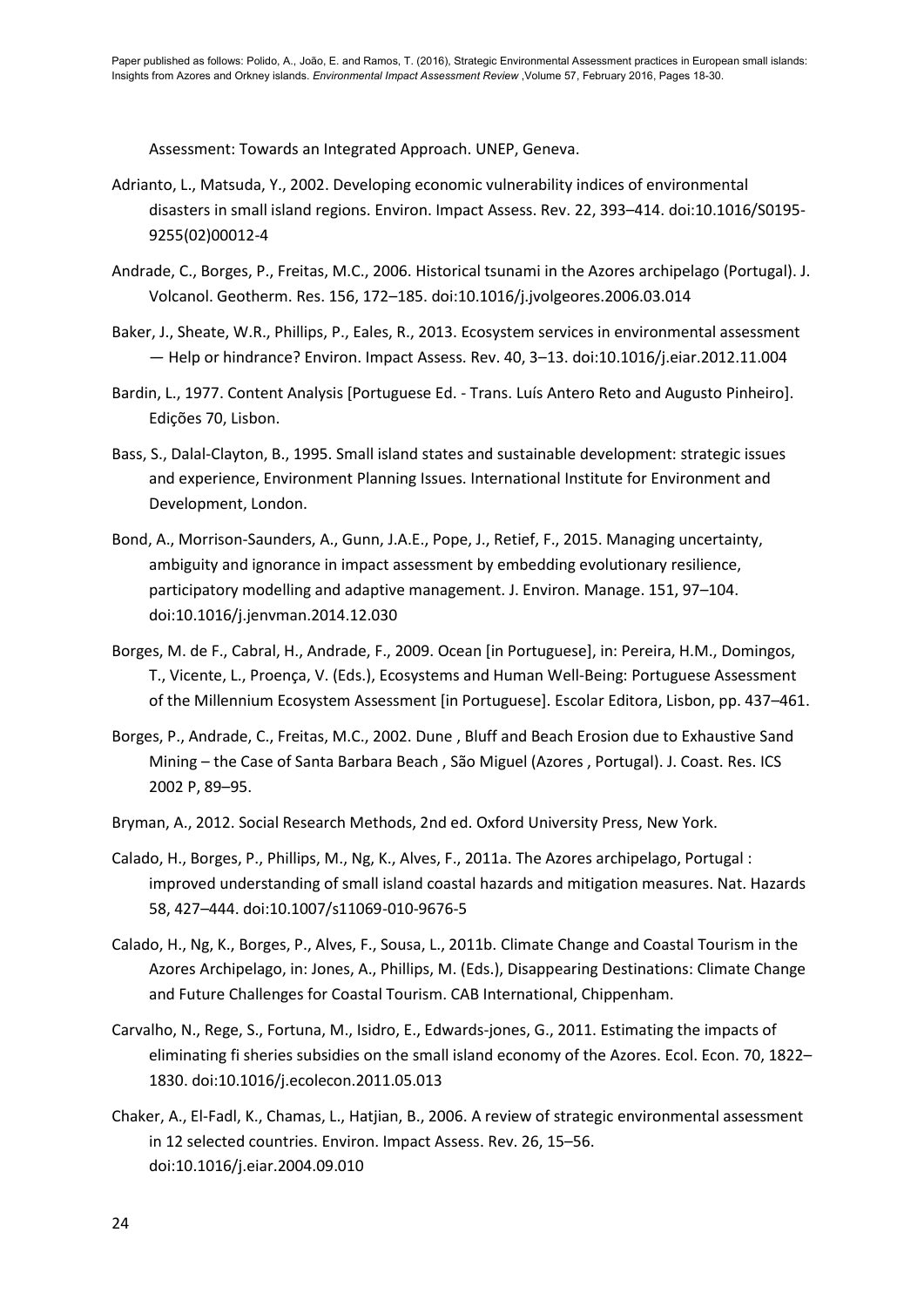- Crossley, M., Sprague, T., 2014. Education for sustainable development: Implications for small island developing states (SIDS). Int. J. Educ. Dev. 35, 86–95. doi:10.1016/j.ijedudev.2013.03.002
- Deschenes, P.J., Chertow, M., 2004. An island approach to industrial ecology: towards sustainability in the island context. J. Environ. Plan. Manag. 47, 201–217. doi:10.1080/0964056042000209102
- DGOTDU (Direccção-Geral do Ordenamento do Território e Desenvolvimento Urbano), 2008. Environmental Assessment Guidance for Local Spatial Plans [in Portuguese]. DGOTDU, Lisbon.
- DGT (Direção-Geral do Território), 2014. Civil parishes, municipalities and district areas of CAOP 2014 [in Portuguese] [WWW Document]. CAOP (Carta Adm. Of. Port. URL http://www.dgterritorio.pt/cartografia\_e\_geodesia/cartografia/carta\_administrativa\_oficial\_d e\_portugal\_\_caop\_/caop\_em\_vigor/ (accessed 6.1.15).
- Donnelly, A., Jones, M., O'Mahony, T., Byrne, G., 2006. Decision-support framework for establishing objectives, targets and indicators for use in strategic environmental assessment. Impact Assess. Proj. Apprais. 24, 151–157. doi:10.3152/147154606781765246
- Doren, D. van, Driessen, P.P.J., Schijf, B., Runhaar, H.A.C., 2013. Evaluating the substantive effectiveness of SEA: Towards a better understanding. Environ. Impact Assess. Rev. 38, 120– 130. doi:10.1016/j.eiar.2012.07.002
- Douglas, C.H., 2006. Small Island States and Territories : Sustainable Development Issues and Strategies - Challenges for Changing Islands in a Changing World. Sustain. Dev. 14, 75–80.
- DRA (Direção Regional do Ambiente), GP-SRAA (Gabinete de Planeamento da Secretaria Regional da Agricultura e Ambiente), DRAM (Direção Regional dos Assuntos do Mar), 2014. Report on the State of the Environment of the Azores 2011-2013 [in Portuguese]. Açores.
- Eurostat, 2014. Administrative units / Statistical units [WWW Document]. URL http://ec.europa.eu/eurostat/web/gisco/geodata/reference-data/administrative-unitsstatistical-units (accessed 6.1.15).
- Fischer, T.B., 2007. Theory & Practice of Strategic Environmental Assessment: Towards a more systematic approach. Earthscan, London.
- Fischer, T.B., 2002. Strategic environmental assessment in transport and land use planning. Earthscan Publications, London.
- Fischer, T.B., Gazzola, P., 2006. SEA effectiveness criteria-equally valid in all countries? The case of Italy. Environ. Impact Assess. Rev. 26, 396–409. doi:10.1016/j.eiar.2005.11.006
- Fischer, T.B., Onyango, V., 2012. Strategic environmental assessment-related research projects and journal articles: an overview of the past 20 years. Impact Assess. Proj. Apprais. 30, 253–263. doi:10.1080/14615517.2012.740953
- Gauthier, M., Simard, L., Waaub, J.-P., 2011. Public participation in strategic environmental assessment (SEA): Critical review and the Quebec (Canada) approach. Environ. Impact Assess.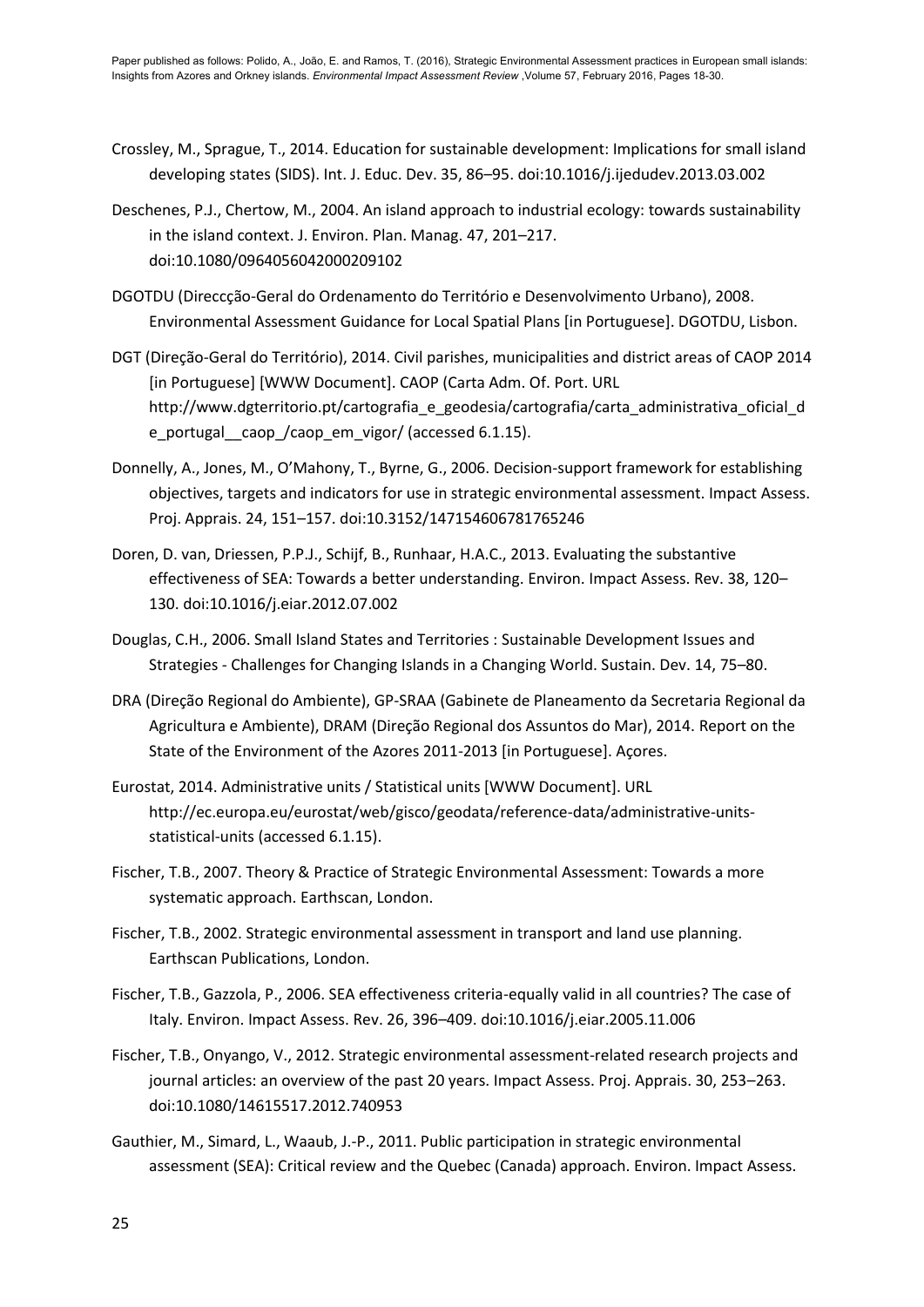Rev. 31, 48–60. doi:10.1016/j.eiar.2010.01.006

- Gunn, J.H., Noble, B.F., 2009. A conceptual basis and methodological framework for regional strategic environmental assessment (R-SEA). Impact Assess. Proj. Apprais. 27, 258–270. doi:10.3152/146155109X479440
- Hartley, J., 2004. Case Study Research, in: Cassell, C., Symon, G. (Eds.), Essential Guide to Qualitative Methods in Organizational Research. SAGE Publications, Ltd., London, pp. 323–333.
- Highlands and Islands Enterprise, 2014. Orkney Area Profile. Inverness.
- Hildén, M., Furman, E., Kaljonen, M., 2004. Views on planning and expectations of SEA: the case of transport planning. Environ. Impact Assess. Rev. 24, 519–536. doi:10.1016/j.eiar.2004.01.003
- IAIA (International Association for Impact Assessment), 2002. Strategic environmental assessment Performance Criteria.
- Jackson, T., Dixon, J., 2006. Applying strategic environmental assessment to land-use and resourcemanagement plans in Scotland and New Zealand: a comparison. Impact Assess. Proj. Apprais. 24, 89–101. doi:10.3152/147154606781765255
- Jackson, T., Illsley, B., 2007. An analysis of the theoretical rationale for using strategic environmental assessment to deliver environmental justice in the light of the Scottish Environmental Assessment Act. Environ. Impact Assess. Rev. 27, 607–623. doi:http://dx.doi.org/10.1016/j.eiar.2007.05.004
- João, E., McLauchlan, A., 2014. Would you do SEA if you didn't have to?– Reflections on acceptance or rejection of the SEA process. Impact Assess. Proj. Apprais. 32, 87–97. doi:10.1080/14615517.2014.889265
- Kelly, A.H., Jackson, T., Williams, P., 2012. Strategic environmental assessment: lessons for New South Wales, Australia, from Scottish practice. Impact Assess. Proj. Apprais. 30, 75–84. doi:10.1080/14615517.2012.660351
- Kerr, S.A., 2005. What is small island sustainable development about? Ocean Coast. Manag. 48, 503– 524. doi:10.1016/j.ocecoaman.2005.03.010
- Krippendorff, K., 2003. Content Analysis: An Introduction to Its Methodology, 2nd ed. Sage Publications, Inc, Thousand Oaks, California.
- Mayring, P., 2000. Qualitative content analysis. Forum Qual. Soc. Res. 1, Art. 20.
- McIntyre, M., 2005. Pacific Environment Outlook. UNEP and SPREP.
- McKirdy, A., 2010. Orkney and Shetland: a landscape fashioned by geology. Scottish Natural Heritage, Perth.
- McLauchlan, A., João, E., 2012. The inherent tensions arising from attempting to carry out strategic environmental assessments on all policies, plans and programmes. Environ. Impact Assess. Rev. 36, 23–33. doi:10.1016/j.eiar.2012.03.002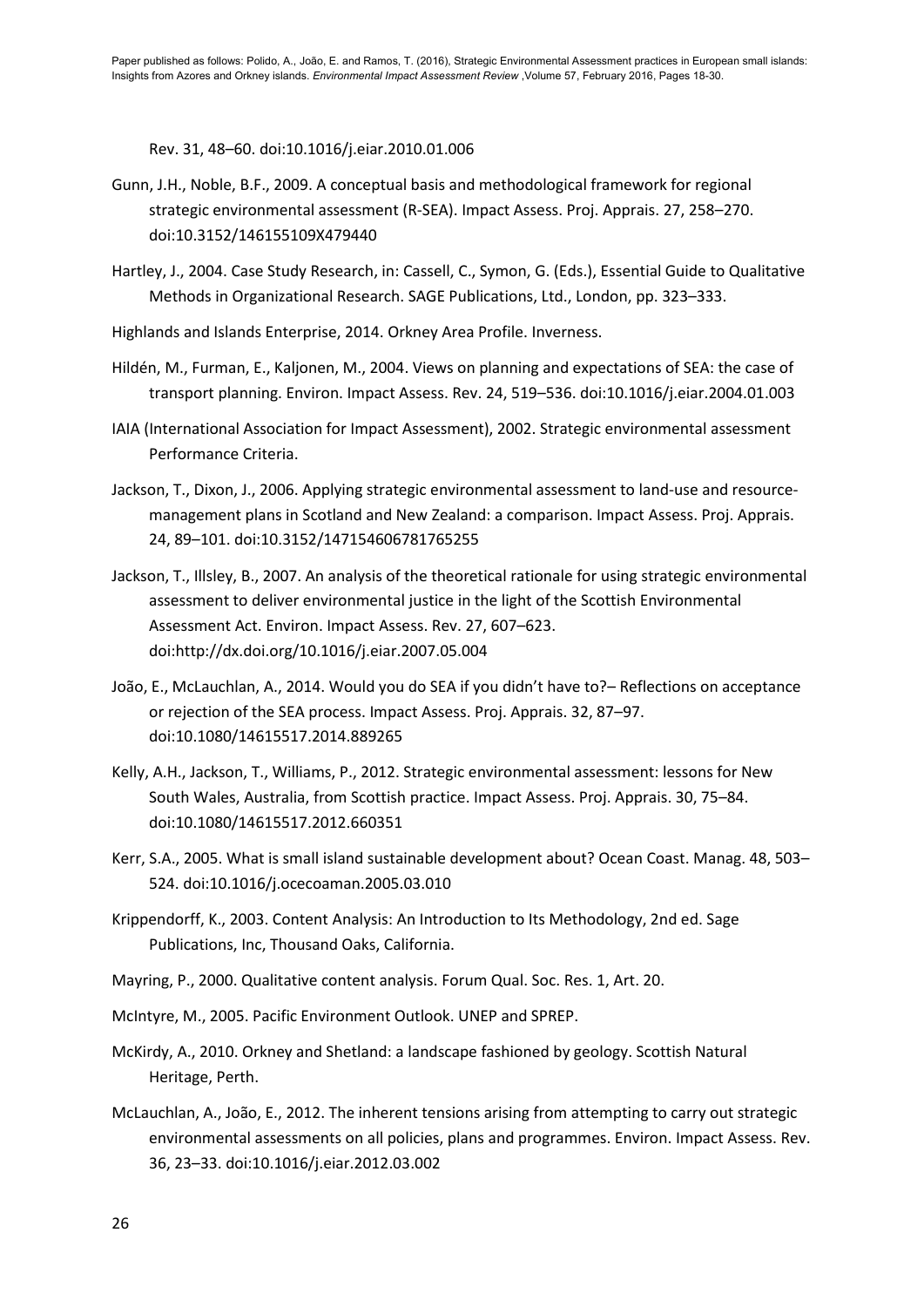- Montaño, M., Oppermann, P., Malvestio, A.C., Souza, M.P., 2014. Current State of the Sea System in Brazil: a Comparative Study. J. Environ. Assess. Policy Manag. 16, 1450022. doi:10.1142/S1464333214500227
- Morrison-Saunders, A., Pope, J., Bond, A., Retief, F., 2014. Towards sustainability assessment followup. Environ. Impact Assess. Rev. 45, 38–45. doi:10.1016/j.eiar.2013.12.001
- Nagarajan, P., 2006. Collapse of Easter Island: Lessons for Sustainability of Small Islands. J. Dev. Soc. 22, 287–301. doi:10.1177/0169796X06068032
- National Records of Scotland, 2013a. 2011 Census: First Results on Population and Household Estimates for Scotland - Release 1C (Part Two).
- National Records of Scotland, 2013b. Scotland's Census 2011: Table KS101SC Usual resident population.
- National Records of Scotland, 2013c. Our Products>Other National Records of Scotland (NRS) Geographies Datasets>Islands Boundaries [WWW Document]. URL http://www.nrscotland.gov.uk/statistics-and-data/geography/our-products/other-nationalrecords-of-scotland-nrs-geographies-datasets (accessed 6.1.15).
- Newitt, M., 1992. Introduction, in: Hintjens, H.M., Newitt, M.D.D. (Eds.), The Political Economy of Small Tropical Islands: The Importance of Being Small. University of Exeter Press, Exeter.
- Nilsson, M., Wiklund, H., Finnveden, G., Jonsson, D.K., Lundberg, K., Tyskeng, S., Wallgren, O., 2009. Analytical framework and tool kit for SEA follow-up. Environ. Impact Assess. Rev. 29, 186–199. doi:10.1016/j.eiar.2008.09.002
- Noble, B.F., 2004. Strategic environmental assessment quality assurance: evaluating and improving the consistency of judgments in assessment panels. Environ. Impact Assess. Rev. 24, 3–25. doi:10.1016/S0195-9255(03)00118-5
- Noble, B.F., Gunn, J., Martin, J., 2012. Survey of current methods and guidance for strategic environmental assessment. Impact Assess. Proj. Apprais. 30, 139–147. doi:10.1080/14615517.2012.705076
- ODPM (Office of the Deputy Prime Minister), 2005. A Practical Guide to the Strategic Environmental Assessment Directive. Office of the Deputy Prime Minister, London.
- OECD (Organisation for Economic Co-Operation and Development), 2006. Applying Strategic Environmental Assessment: Good practice guidance for development co-operation. OECD Publications, Paris.
- Orkney Islands Council, 2012. Strategic Environmental Assessment of the Orkney Local Development Plan: Appendix B – Environmental Baseline Report. Kirkwall.
- Orkney Islands Council, 2007. Local Transport Strategy 2007-2010: A draft strategy for all of Orkney. Kirkwall.
- Partidário, M.R., 2012. Strategic Environmental Assessment Better Practice Guide methodological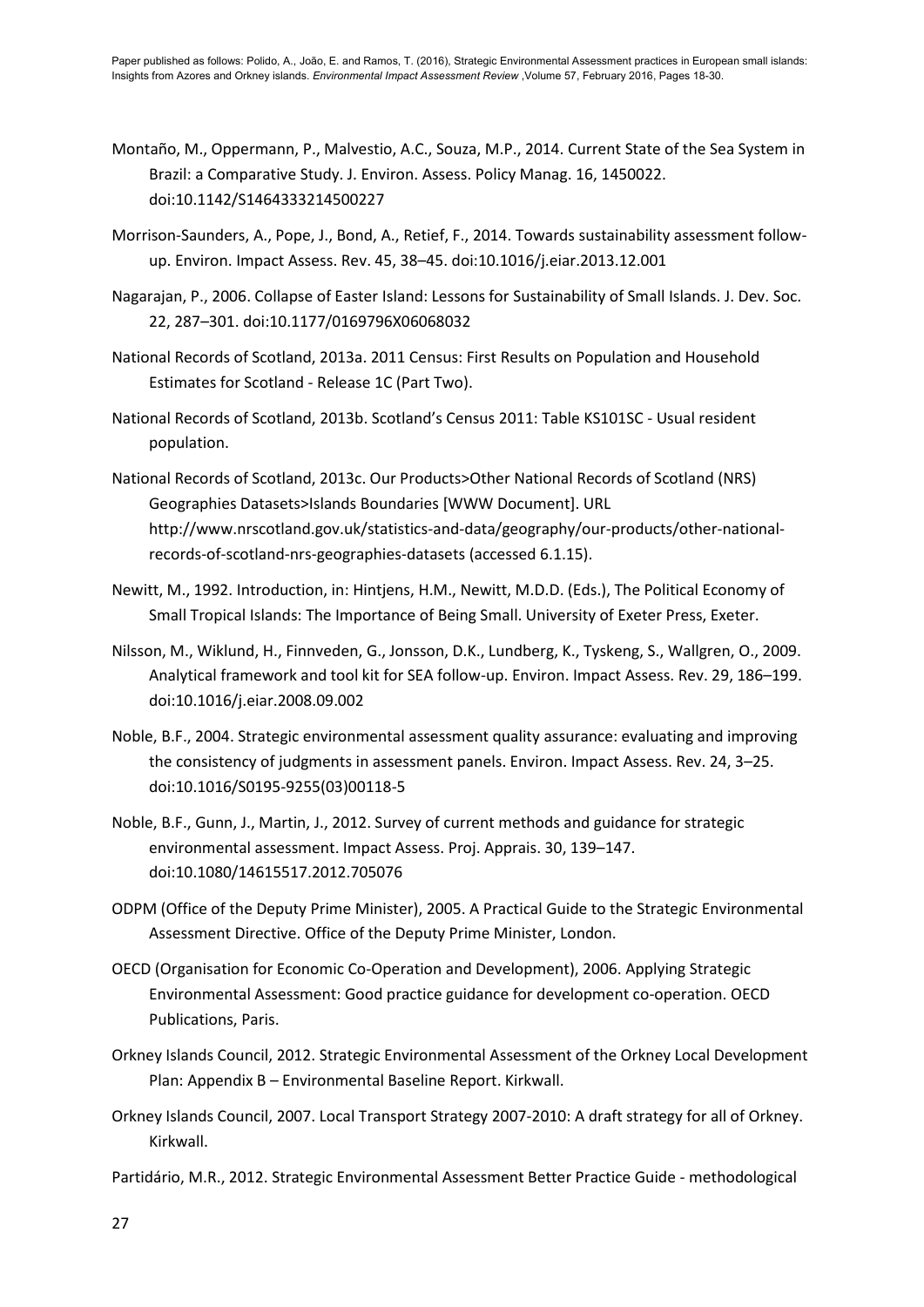guidance for strategic thinking in SEA. Agência Portuguesa do Ambiente e Redes Energéticas Nacionais, Lisboa.

- Partidário, M.R., 2007. Strategic Environmental Assessment Good Practices Guide Methodological Guidance. Portuguese Environmental Agency, Amadora.
- Partidário, M.R., Fischer, T.B., 2004. Follow-up in current SEA understanding, in: Morrison-Saunders, A., Arts, J. (Eds.), Assessing Impact: Handbook of EIA and SEA Follow-Up. Earthscan, London, pp. 224–247.
- Partidário, M.R., Nunes, D., Lima, J., 2010. Criteria definition and evaluation of Environmental Reports [in Portuguese]. Agência Portuguesa do Ambiente, Amadora.
- Polido, A., João, E., Ramos, T.B., 2014. Sustainability approaches and strategic environmental assessment in small islands : An integrative review. Ocean Coast. Manag. 96, 138–148.
- Polido, A., Ramos, T.B., 2015. Towards effective scoping in strategic environmental assessment. Impact Assess. Proj. Apprais. 33, 171–183. doi:10.1080/14615517.2014.993155
- Rachid, G., El Fadel, M., 2013. Comparative SWOT analysis of strategic environmental assessment systems in the Middle East and North Africa region. J. Environ. Manage. 125, 85–93. doi:10.1016/j.jenvman.2013.03.053
- Ramjeawon, T., Beedassy, R., 2004. Evaluation of the EIA system on the Island of Mauritius and development of an environmental monitoring plan framework. Environ. Impact Assess. Rev. 24, 537–549. doi:10.1016/j.eiar.2004.01.001
- Ramos, T.B., Caeiro, S., Douglas, C.H., Ochieng, C., 2009. Environmental and sustainability impact assessment in small islands: the case of Azores and Madeira. Int. J. Environ. Technol. Manag. 10, 223–240. doi:10.1504/IJETM.2009.023523
- Ren, L., Shang, J., 2005. Necessity and method of public participation in strategic environmental assessment of China. Chinese Geogr. Sci. 15, 42–46. doi:10.1007/s11769-003-0067-7
- Saunders, M., Lewis, P., Thornhill, A., 2009. Research Methods for Business Students, 5th ed. Prentice Hall, Harlow.
- Scottish Executive, 2006. Strategic Environmental Assessment Tool Kit. Scottish Executive, Edinburgh.
- Scottish Government, 2013. Strategic Environmental Assessment Guidance. Scottish Government with the support and input from the Scottish SEA Forum members, including Scotland's SEA Consultation Authorities - Scottish Natural Heritage, Scottish Environment Protection Agency and Historic Scotland, Edinburgh.
- Scottish Government, n.d. Strategic Environmental Assessment (SEA) Database [WWW Document]. URL http://www.gov.scot/Topics/Environment/environmental-assessment/sea/SEAG (accessed 4.9.15).
- Scottish Government/Environmental Assessment Team, SNH (Scottish Natural Heritage), SEPA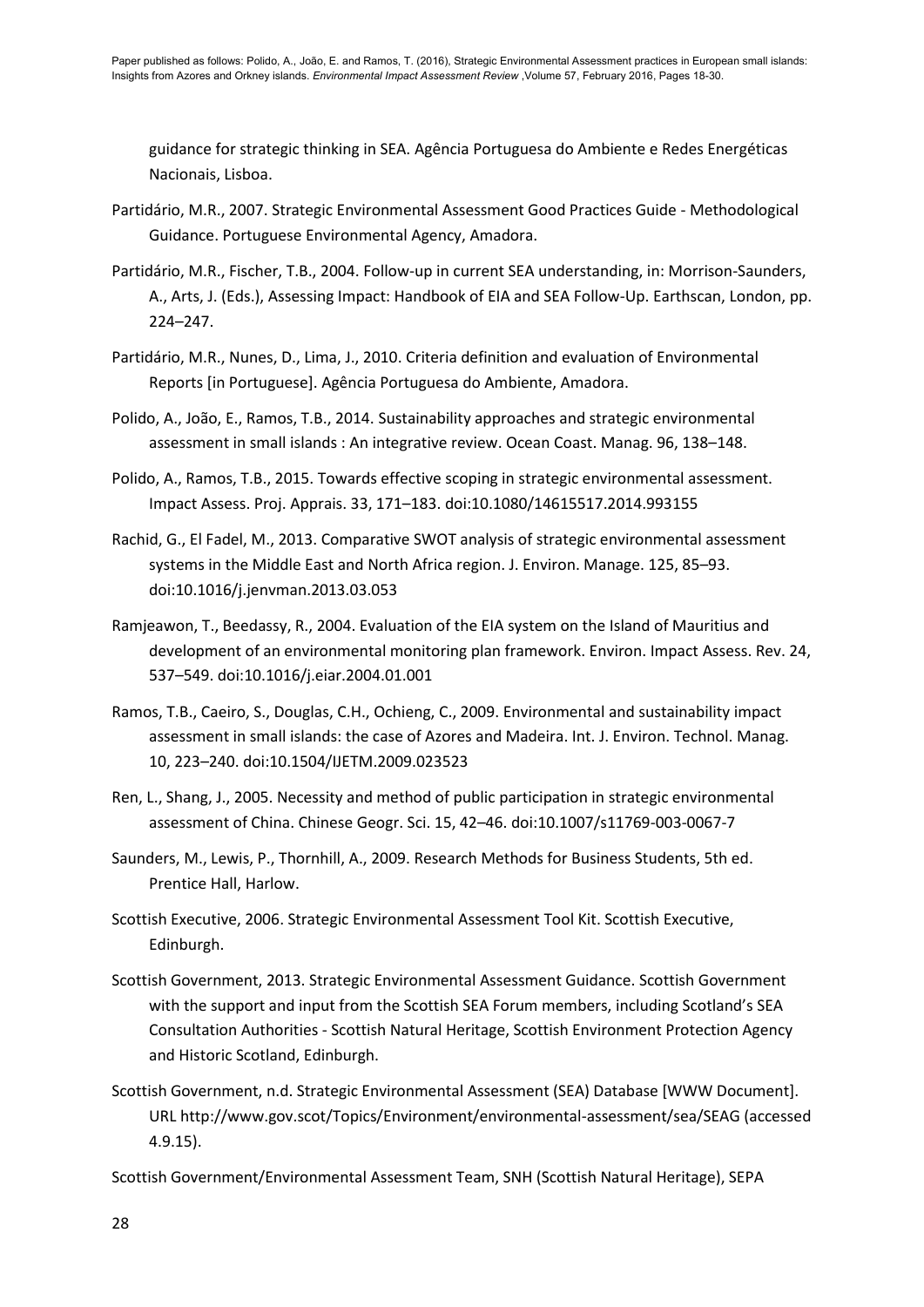(Scottish Environmental Protection Agency), Historic Scotland, 2015. Environmental Assessment: Newsletter (July).

- SEEG (Scottish Executive Environment Group), 2004. Strategic Environmental Assessment (Scotland) Bill - a Consultation, Paper 2004/12. Scottish Executive.
- SEPA (Scottish Environmental Protection Agency), 2011. The Scottish Strategic Environmental Assessment Review. SEPA. Prepared in association with Historic Scotland and Scottish Natural Heritage, Stirling, Scotland.
- Slootweg, R., Jones, M., 2011. Resilience thinking improves SEA : a discussion paper. Impact Assess. Proj. Apprais. 29, 263–276. doi:10.3152/146155111X12959673795886
- SPCB (Scottish Parliament Corporate Body), 2005. Environmental Assessment (Scotland) Bill Explanatory Notes (and another accompanying documents). Scottish Parliament.
- SRAF (Secretaria Regional da Agricultura e Florestas), 2011. Rural Development Programme of the Autonomous Region of the Azores - PRORURAL 2007-2013 [in Portuguese], 5th ed. Secretaria Regional da Agricultura e Florestas, Azores.
- SREA (Serviço Regional de Estatística dos Açores), 2012. Census 1991, 2001 and 2011: Definite main results [in Portuguese]. Angra do Heroísmo.
- Suárez de Vivero, J.L., 1995. Atlantic archipelagic regions: self-government and ocean management in the Azores, Madeira and Canary Islands. Ocean Coast. Manag. 27, 47–71. doi:10.1016/0964- 5691(95)00028-3
- Therivel, R., 2004. Strategic Environmental Assessment in Action. Earthscan, London and Sterling, VA. doi:10.1017/S1466046606230151
- Therivel, R., 1993. Systems of strategic environmental assessment. Environ. Impact Assess. Rev. 13, 145–168. doi:10.1016/0195-9255(93)90029-B
- Transport Scotland, 2013. STAG Technical Database. The Scottish Government, Edinburgh.
- Transport Scotland, 2008. Scottish Transport Appraisal Guidance. The Scottish Government, Edinburgh.
- UNCED (United Nations Conference on Environment and Development), 1992. Agenda 21: Programme of Action for Sustainable Development. Rio de Janeiro.
- UNEP (United Nations Environment Programme), 2009. Integrated Assessment: Mainstreaming into Policymaking (A Guidance Manual). UNEP, Geneve.
- United Nations, 2005. Report of the International Meeting to Review the Implementation of the Programme of Action for the Sustainable Development of Small Island Developing States (A/CONF.207/11). Port Louis, Mauritius.
- United Nations, 1994. Report of the Global Conference on the Sustainable Development of Small Island Developing States (A/CONF.167/9). Bridgetown, Barbados. doi:10.1016/0964-